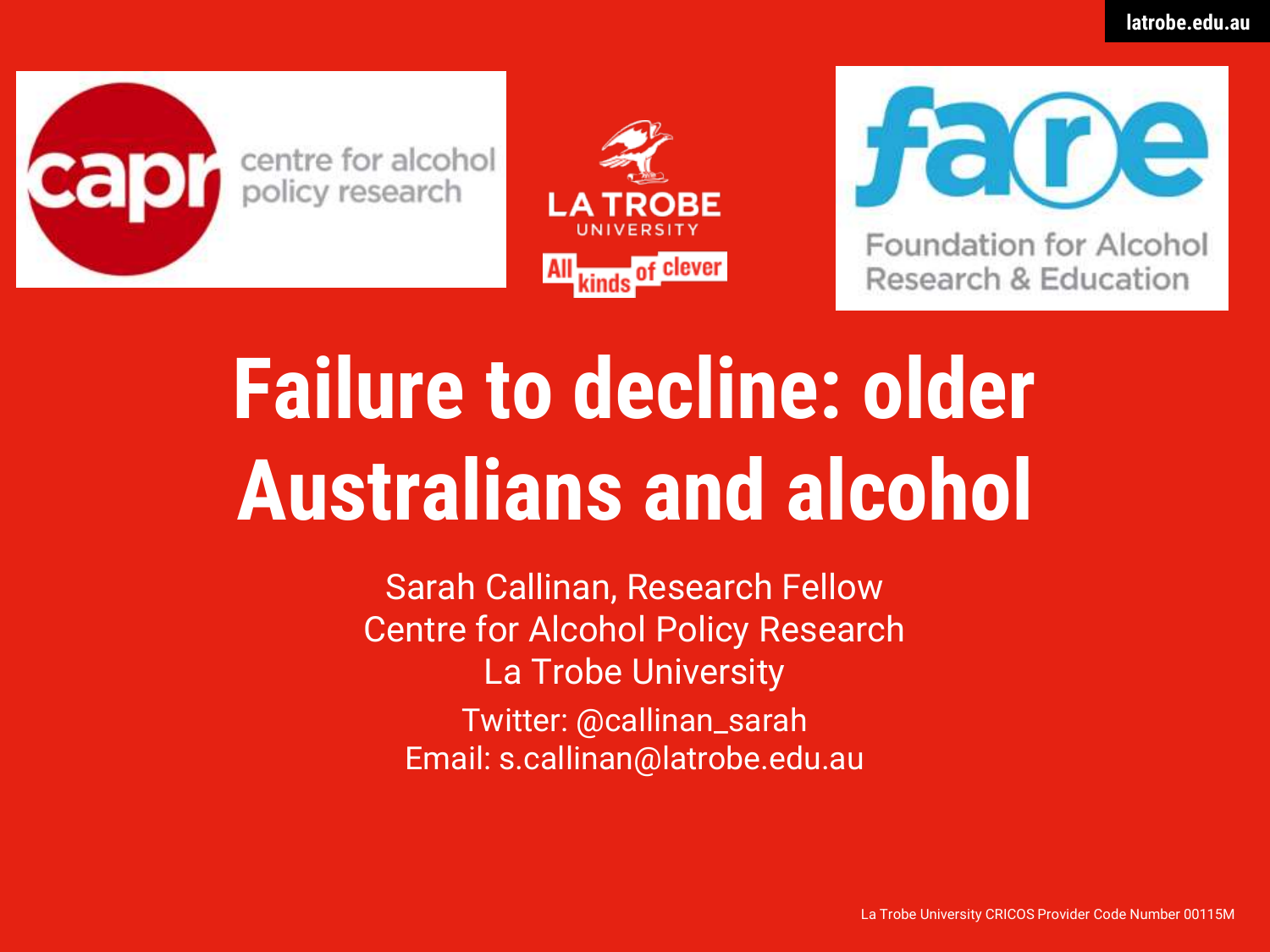

**Older Australians and harms from alcohol**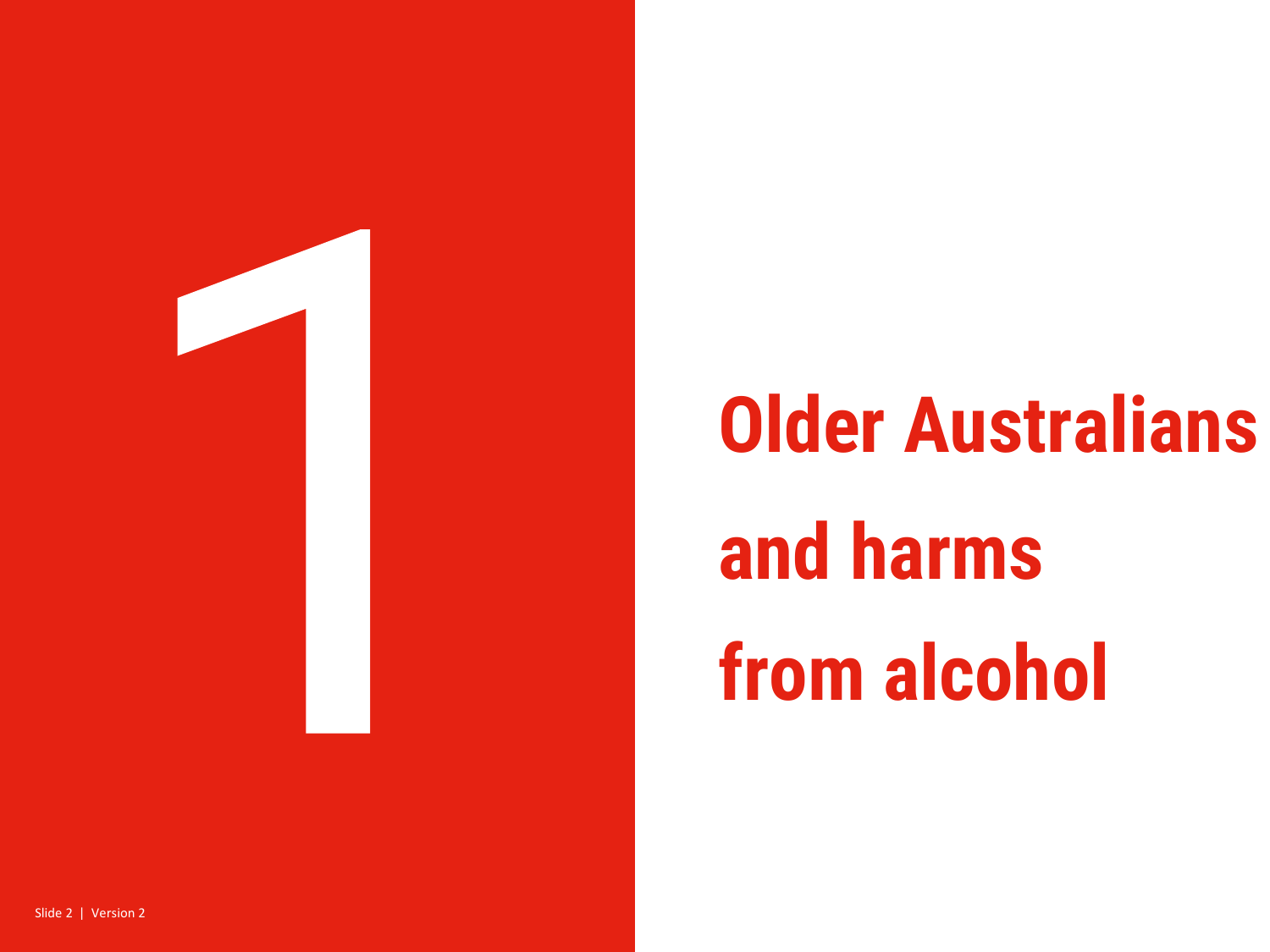#### **There is a focus on youth consumption and harm**





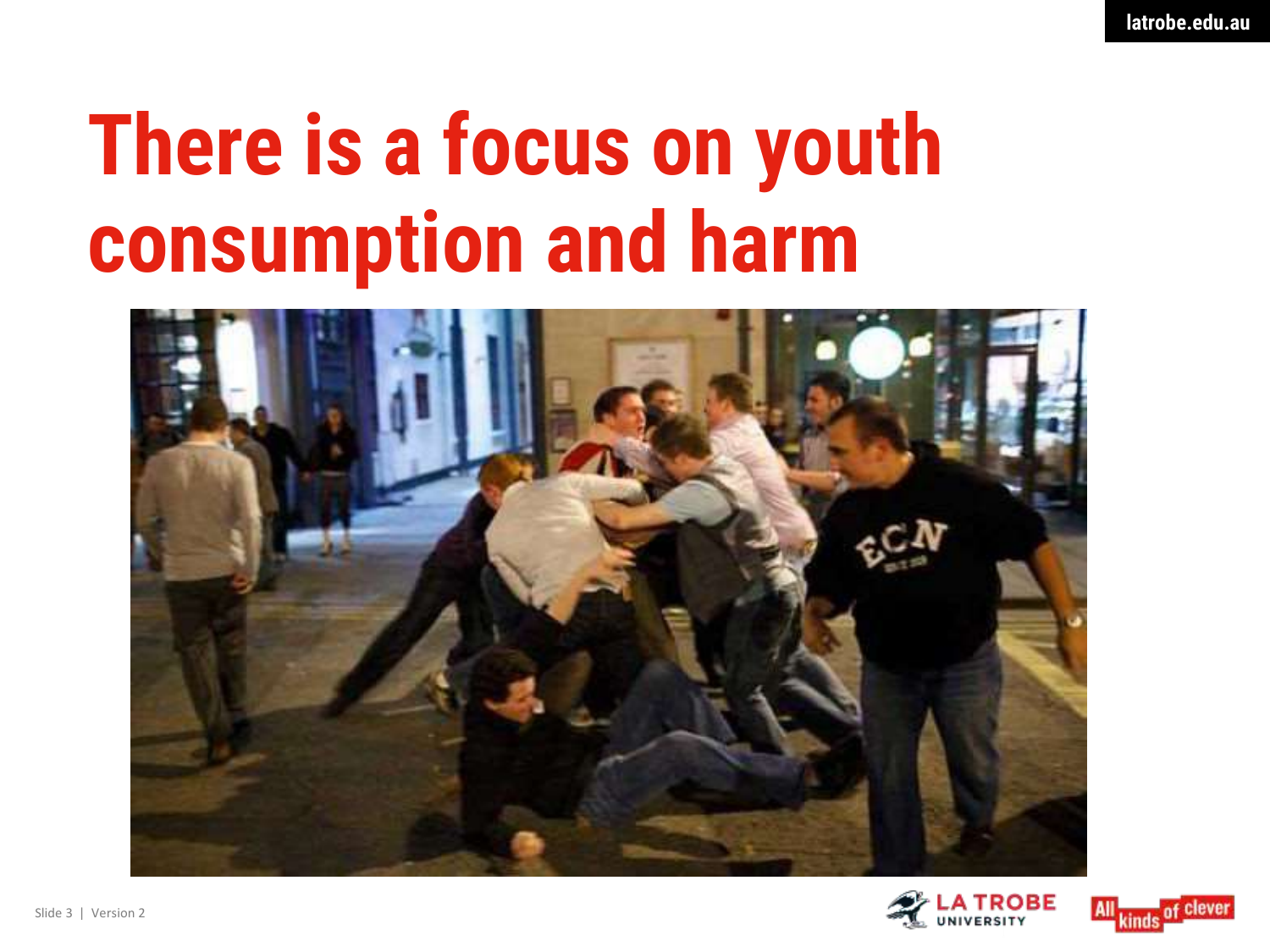

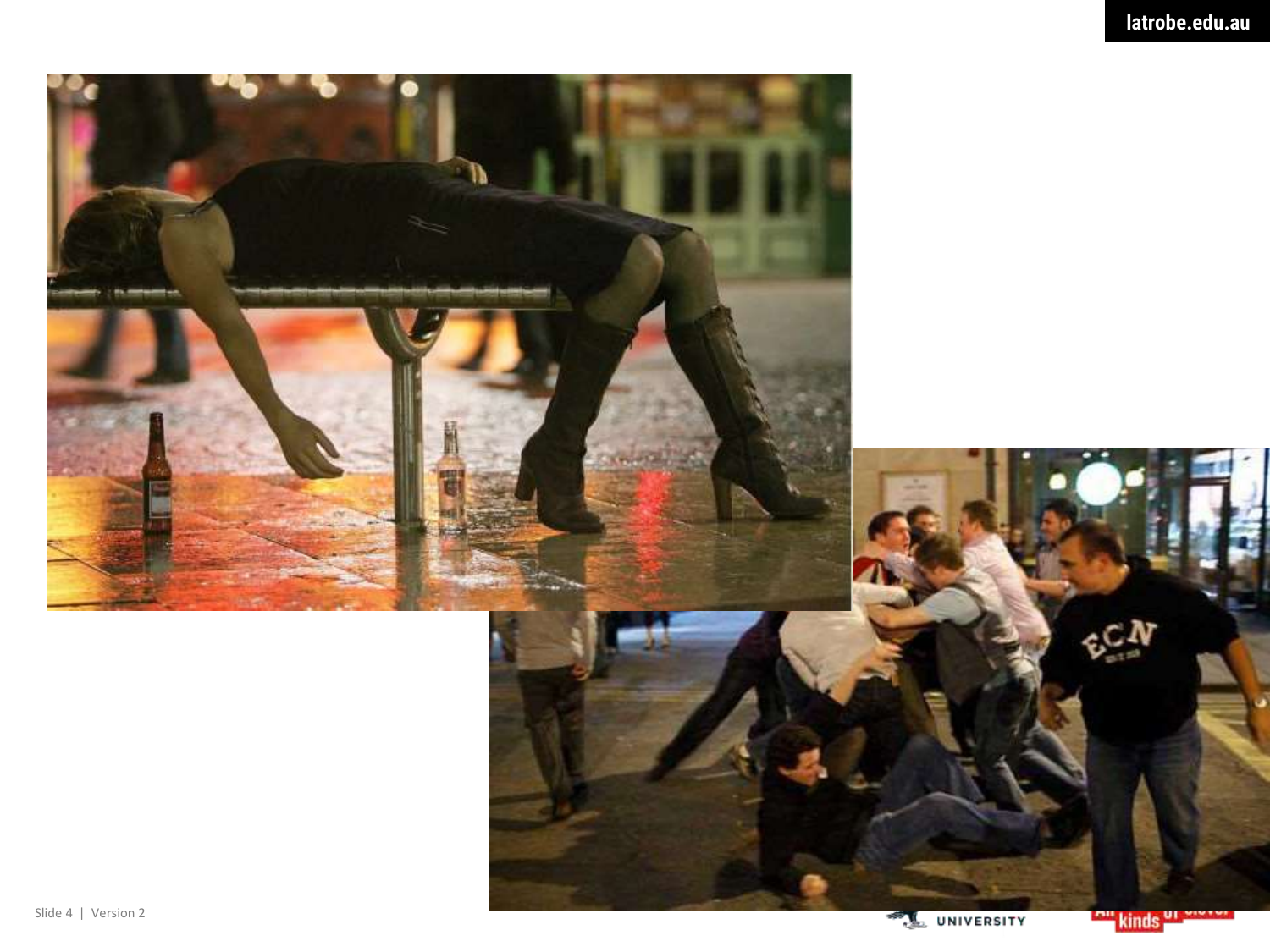

The Mest Australian Friday, November 28, 2014

#### **DRINKING SURVEY**

# **Alarm bells on young boozers**

#### **EXCLUSIVE E** Cathy O'Leary Medical Editor

Young WA men are drinking on average 16 standard drinks on a big night, according to alarming figures that confirm the State's reputation for binge drinking.

A survey of more than 4250 adult drinkers found that 77 per cent qualified as binge drinkers by having five drinks or more in a single session, with men aged 18 to 30 without a tertiary education the heaviest drinkers.

Even across the whole sample. people notched up an average of 11 standard drinks on a big drinking occasion.

The results, from a Healthwayfunded study of attitudes to health warnings on alcohol, were released ahead of today's launch of the WA Cancer Prevention Research Unit, jointly funded by Curtin University's faculty of health sciences and the Cancer Council of WA.

Curtin professor Simone Pettigrew, who will head the unit, said the findings were timely and confirmed many West Australians were binge drinkers who drank far more than recommended levels.

"This was part of a bigger study but it gave us a chance to see who's drinking what, and it was in a big group where we were confident we had a really good mix of drinkers across both genders," she said.

"Across the whole group, the average number of standard drinks on their heaviest drinking times was 11, which constitutes a very high risk, and that's the average so for some it was a lot more.

"And it's even higher again in vounger males."

Professor Pettigrew said drinking patterns in WA were polarised because more people were abstaining from alcohol or drinking at very light levels but many of those who were drinking were doing so at very harmful levels.

Apart from other health concerns, excessive drinking increased the risk of getting cancer. which was still not widely understood.

"With things like heart disease, people tend to be more aware of the risk factors and what they can do to prevent it, but there are so many different types of cancer and there is a lot of fear about hereditary factors and people aren't sure how they can prevent it," she said.

**NEWS** 

"That's why we need consistent, user-friendly messages we can convey to the public."

Cancer Council WA education and research director Terry Slevin said the unit was important because more than 11,000 cases of cancer were diagnosed in WA each year, with a least a third of them preventable.

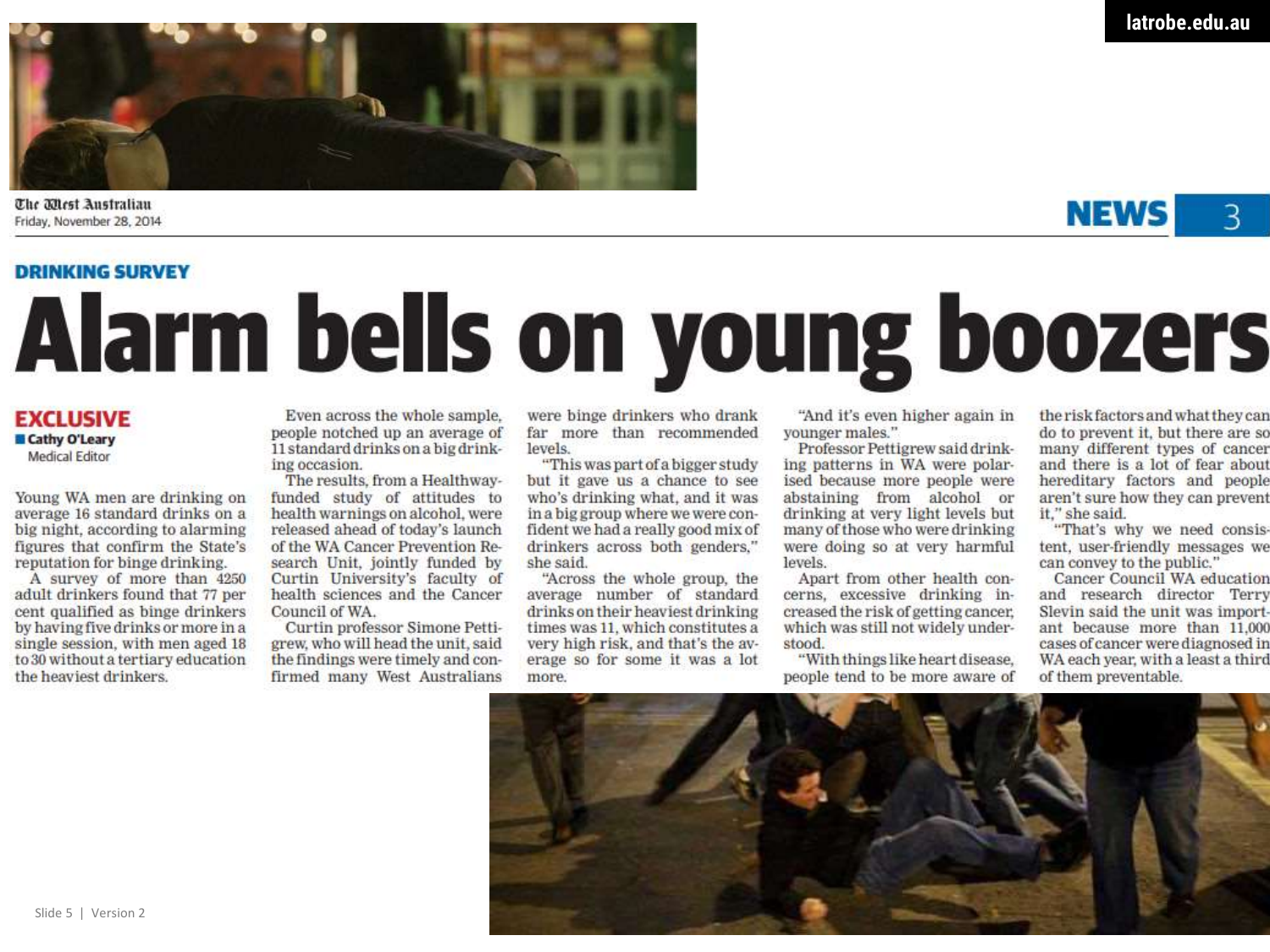Figure 3.1.3: Burden of disease, by disease group and age, 2011



Source: Australian Burden of Disease Study 2011; Table S3.1.3.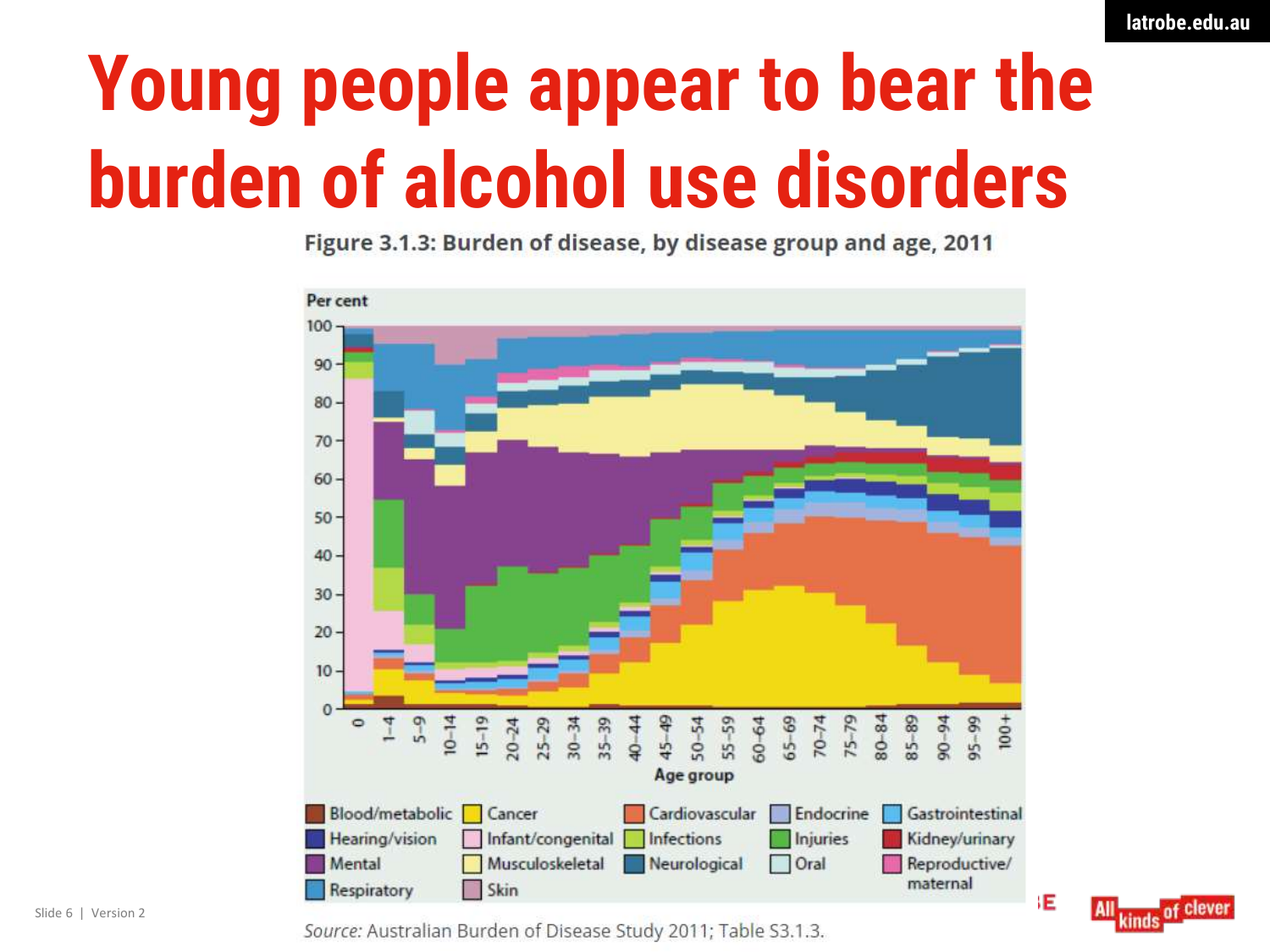Figure 3.1.3: Burden of disease, by disease group and age, 2011



Source: Australian Burden of Disease Study 2011; Table S3.1.3.

Slide 7 | Version 2



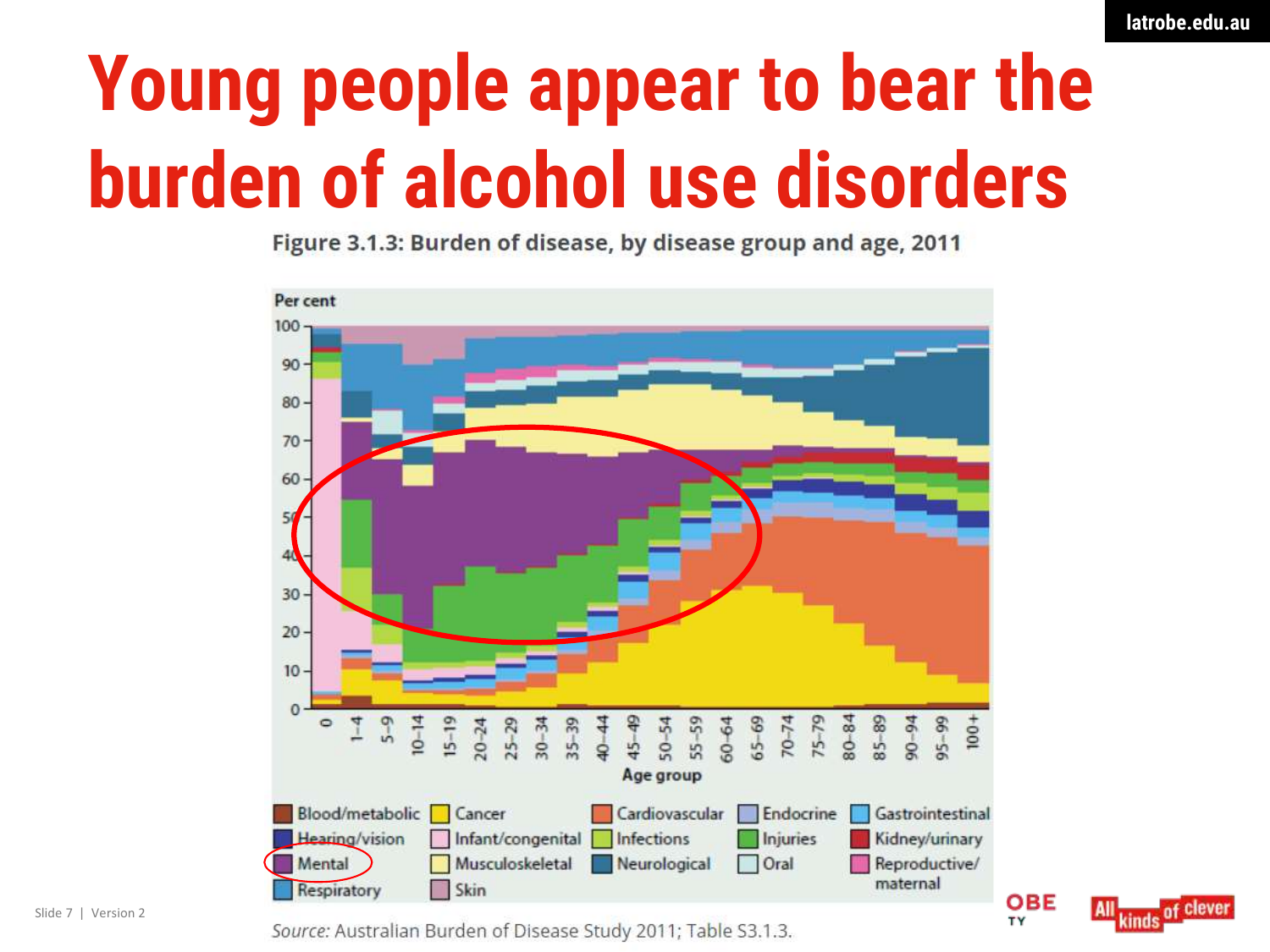

Slide 8 | Source: Australian Institute of Health and Welfare Australian Burden of Disease study 2011



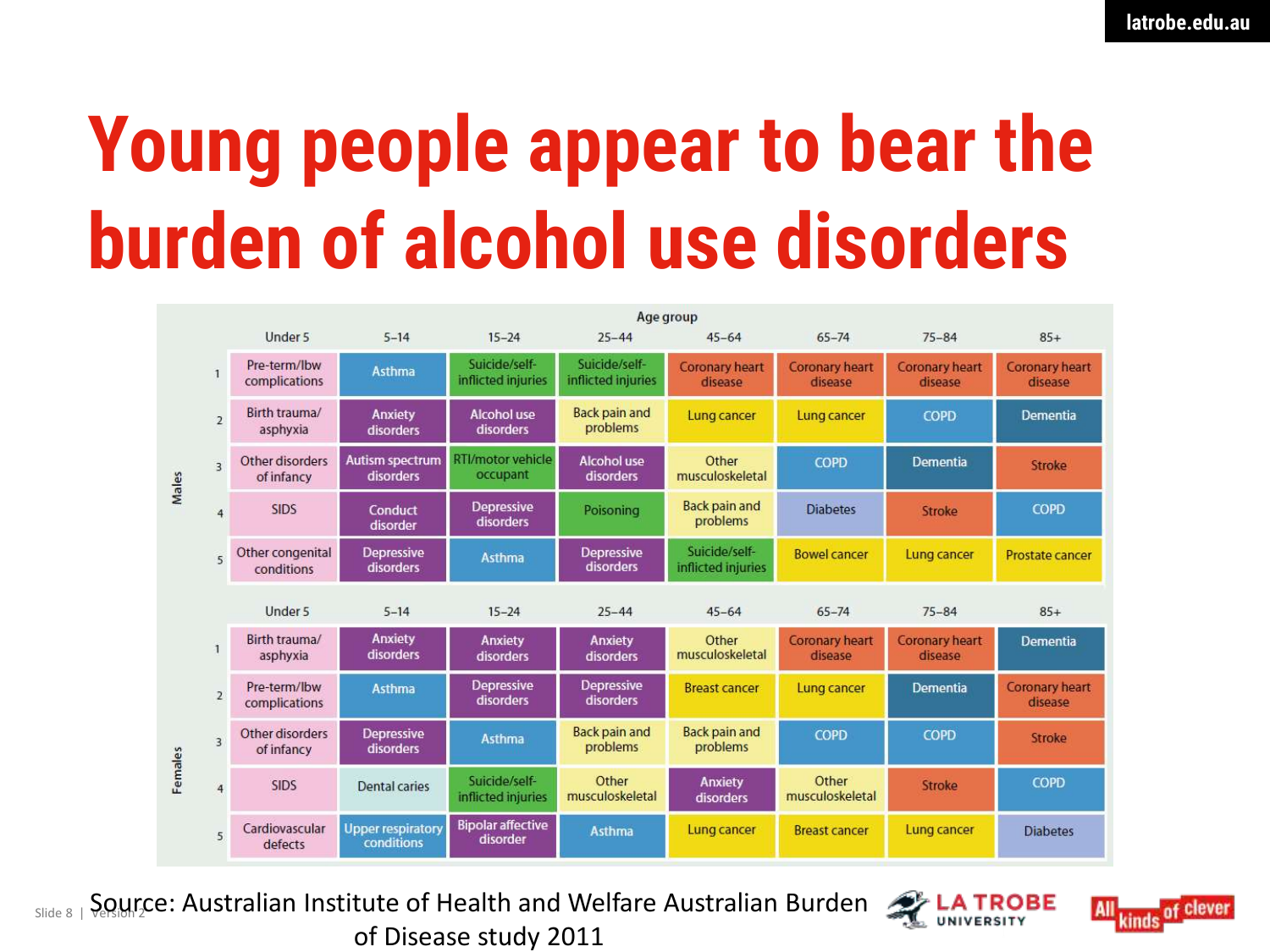



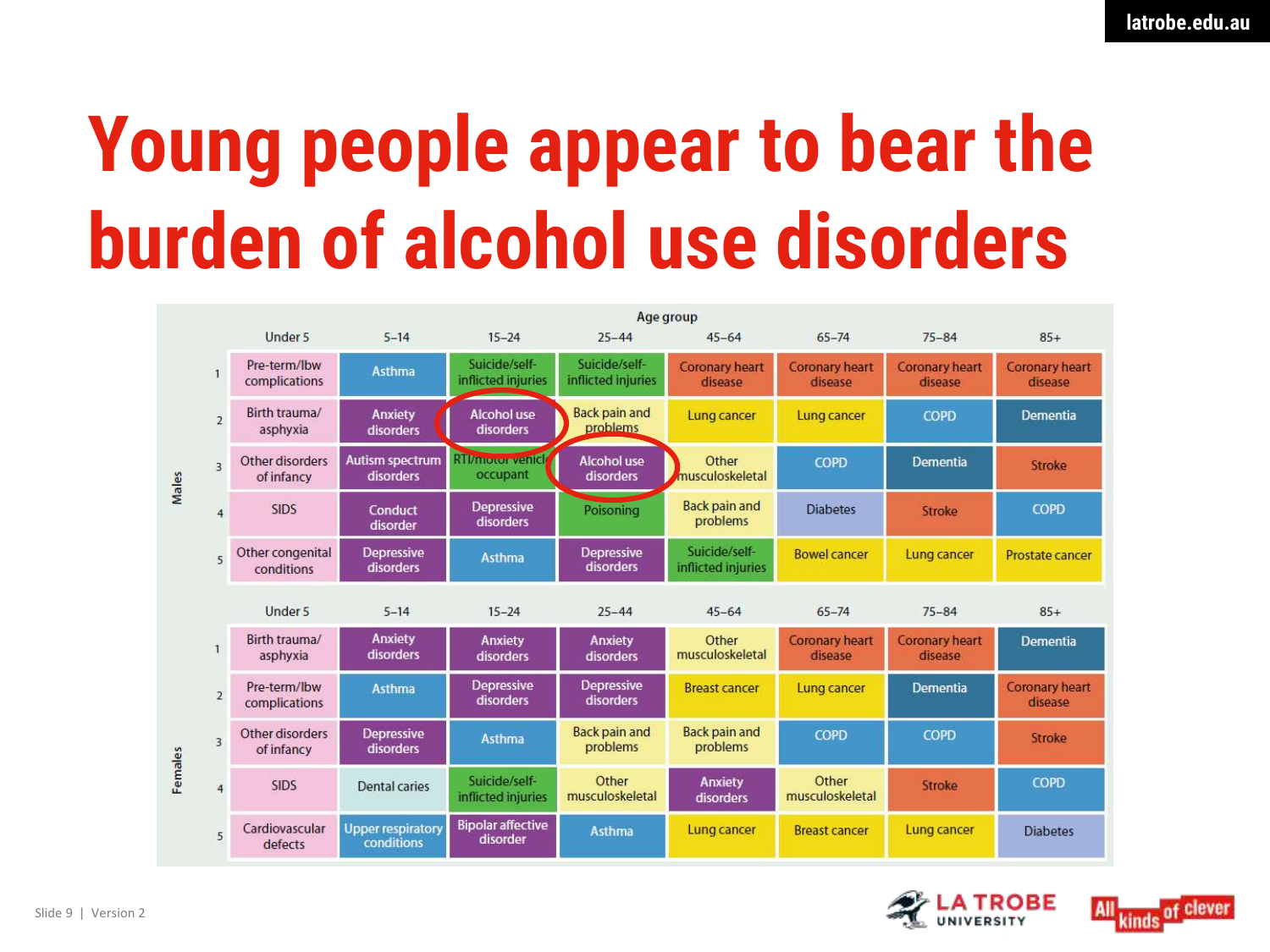#### **Age of Australians with any Alcohol Use Disorder (AUD)**



Teeson et al, 2010

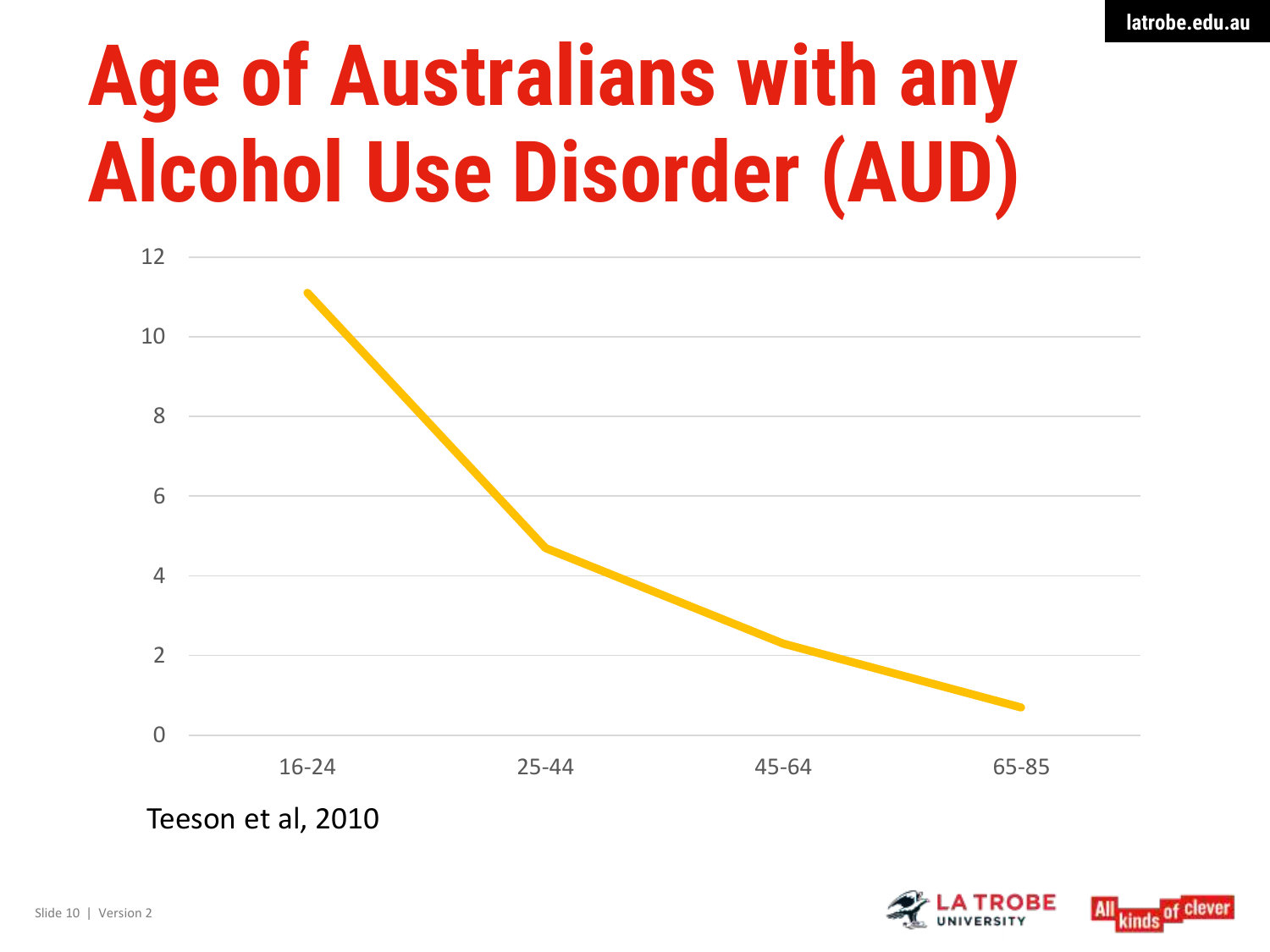#### **Age of Australians seeking treatment with alcohol as primary drug of concern**



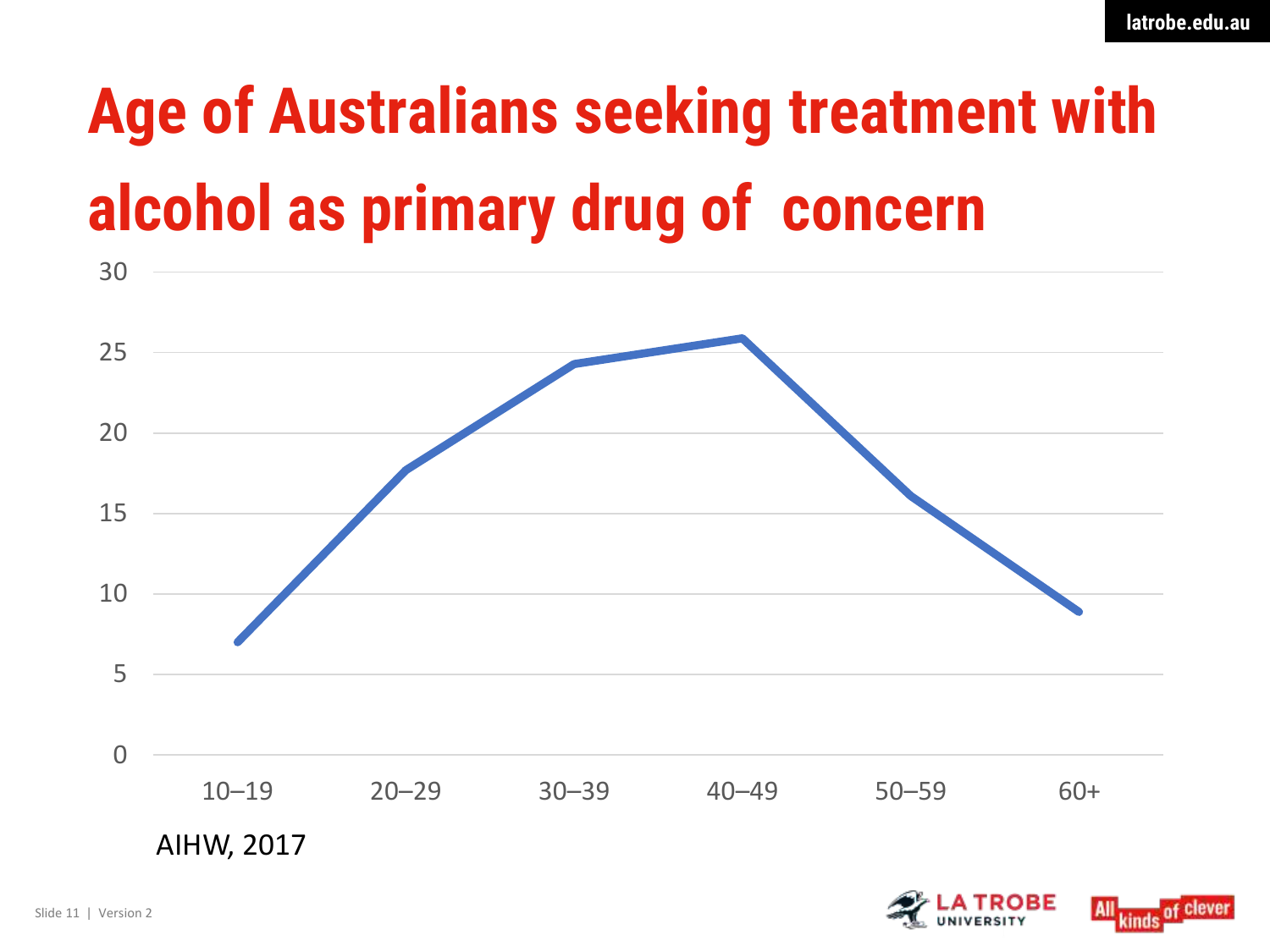## **What could explain this discrepancy?**

- Global burden of disease for AUD is often calculated using responses to large scale surveys
- A recent study (Marmet et al., 2019) looking at diagnosis of alcohol use disorder in 5000+ young men using DSM-5 criterion found that more than 50% qualified for at least mild AUD between the age of 20 and 25, making it implausibly common.
- The most common combinations of items (exclusively) were:
	- Drinking more/for longer + hazardous use
	- Drinking more/for longer + increased tolerance
- These three criterion are the most commonly disputed.

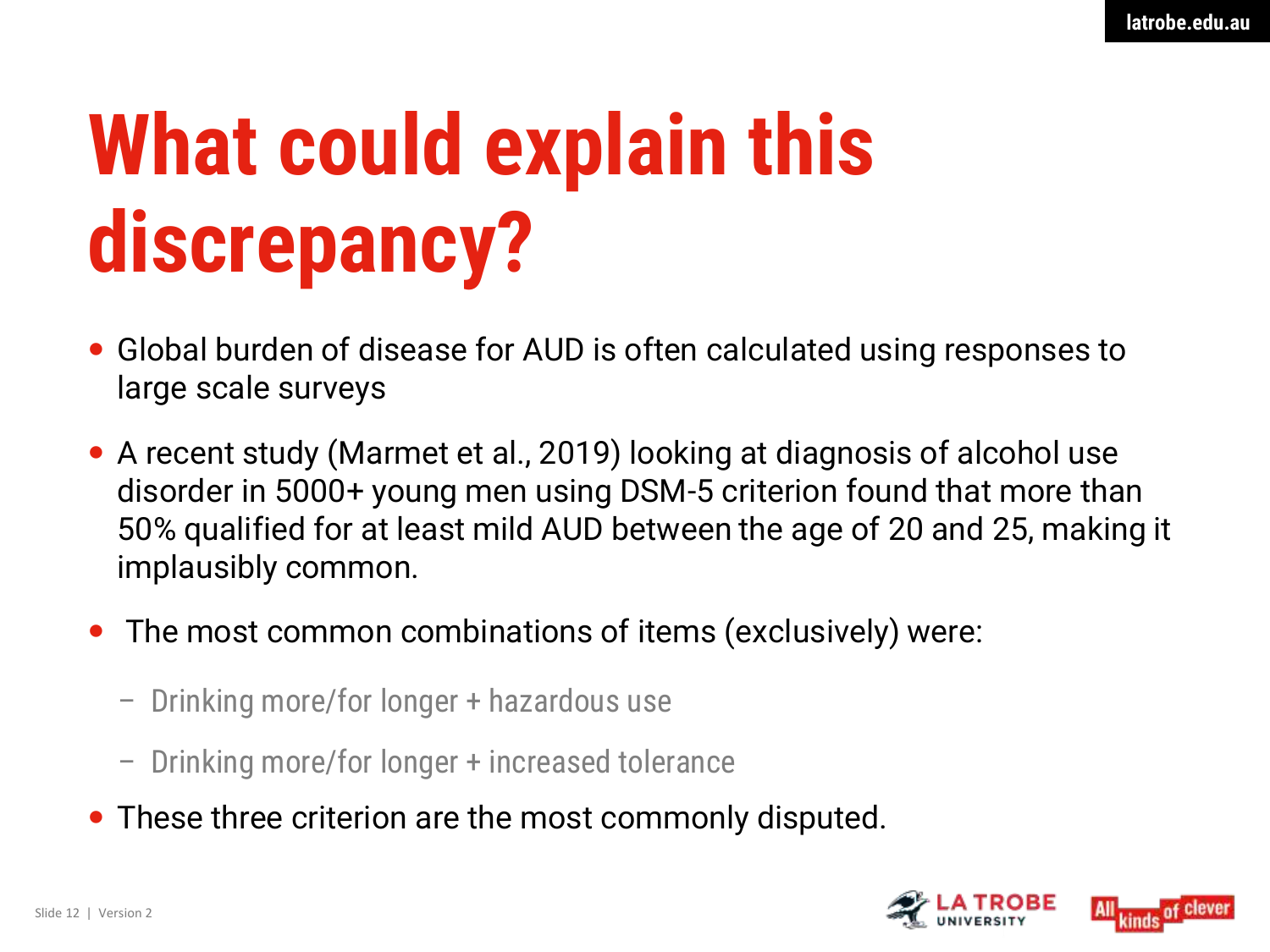## **What could explain this discrepancy?**

- More than 50% of all the AUD in the sample were solely based on the five "mildest" criterion.
	- These were also selected at a much higher rate than you would find in a study of a wider age range
	- Some of these items that we use to identify AUD might be focussing on drinking patterns common in youth
- The way we talk about alcohol use disorders in a broader population context is not matching the experience of those working in treatment

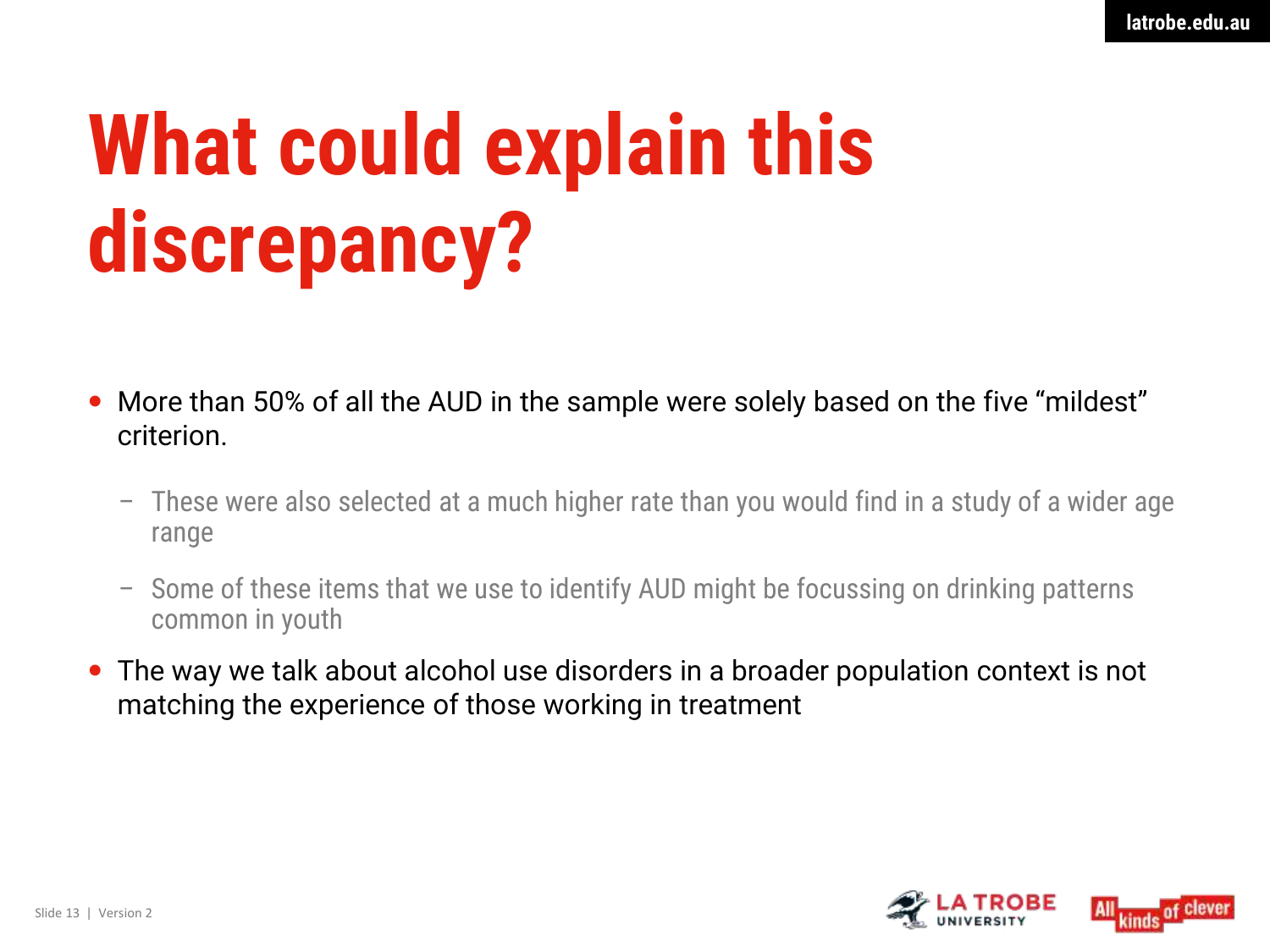#### **Older Australians and harms from alcohol**

- The most common demographic group for alcohol-related ambulance pickups is men aged 50 to 59 (Lloyd et al., 2014).
- Older Australians are at increased risk for adverse clinical outcomes from drinking and taking alcohol interactive medications (Cousins et al., 2014)
- In the UK in 2014, the rate of alcohol related deaths was highest in those aged 55-64 (Office for National Statistics, 2016)
- A systematic review on alcohol use disorders in older adults (Koechl, et al., 2012) found that:
	- Alcohol use disorders in older people are more likely to go undetected
	- Older people benefit as much, if not more, from interventions aiming to reduce alcohol consumption as young people.

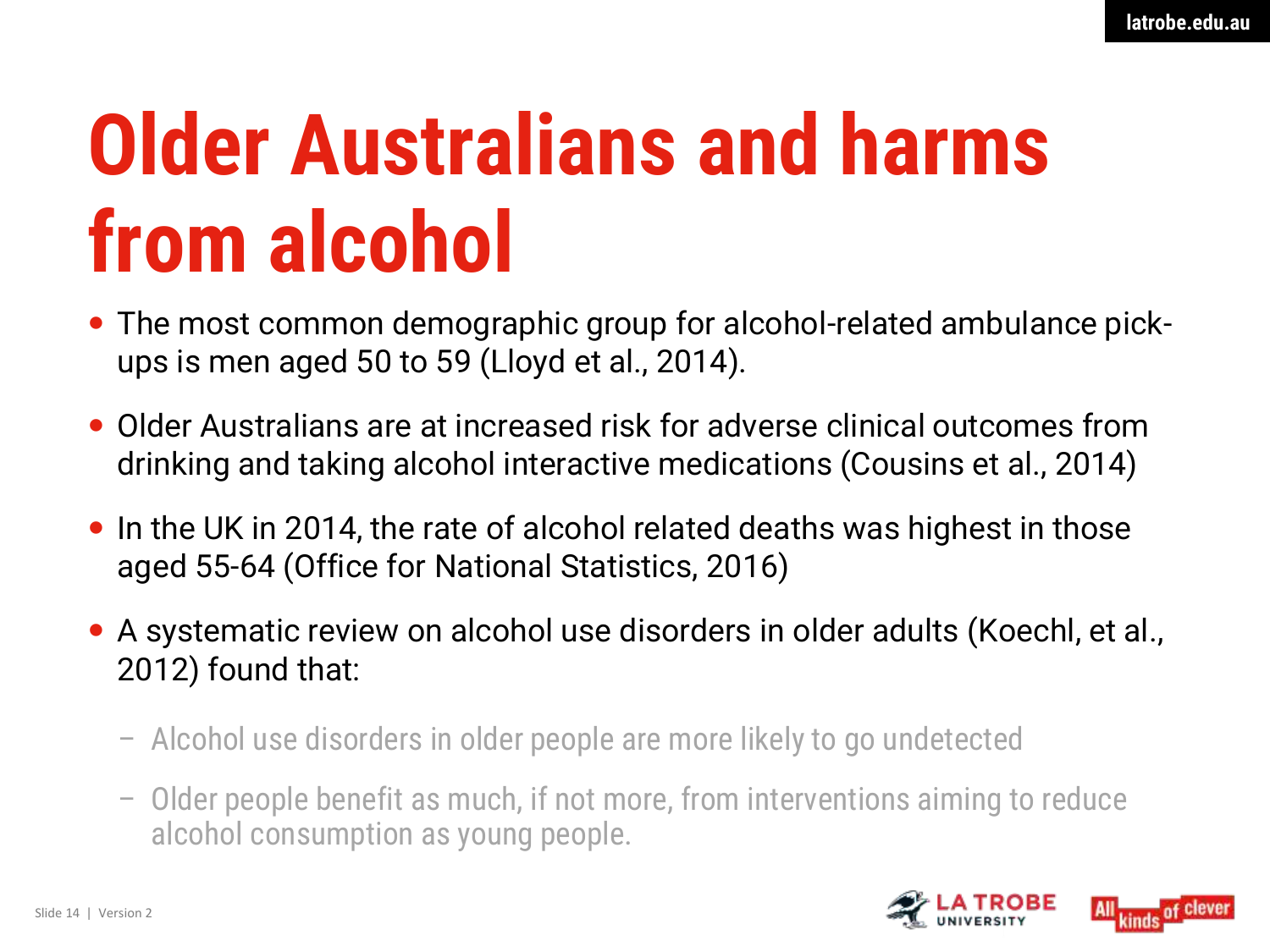# **What's going on?**

- An English qualitative study found that middle class heavy home drinkers believed that problem drinkers are young people who drink at licensed premises and that their own drinking was "safe" (Brierley-Jones, 2014)
- This belief is reflected in much of the research and media coverage on consumption and harm, which often focuses on drinking at licensed premises and on youth.

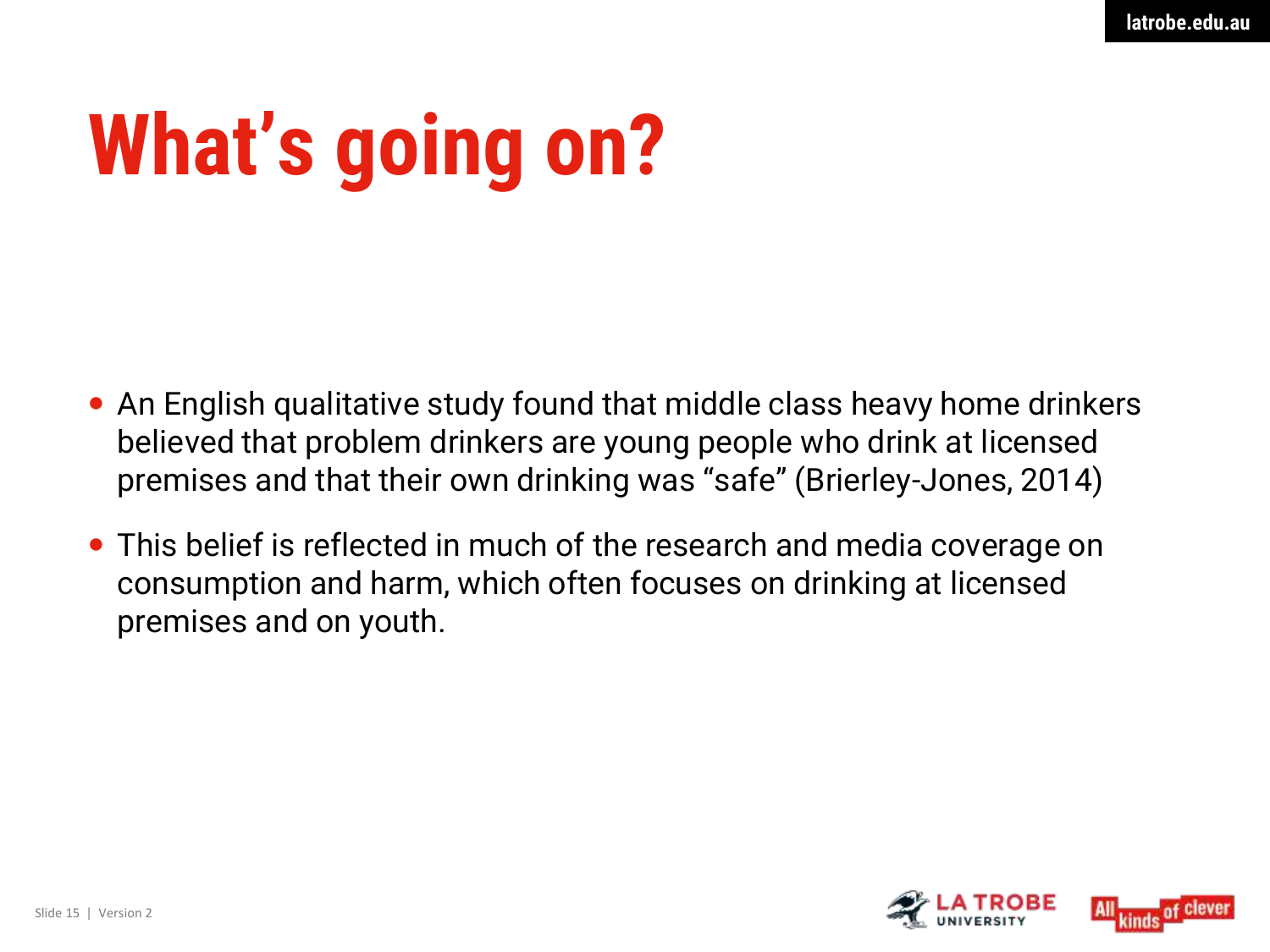

# **Trends for older drinkers**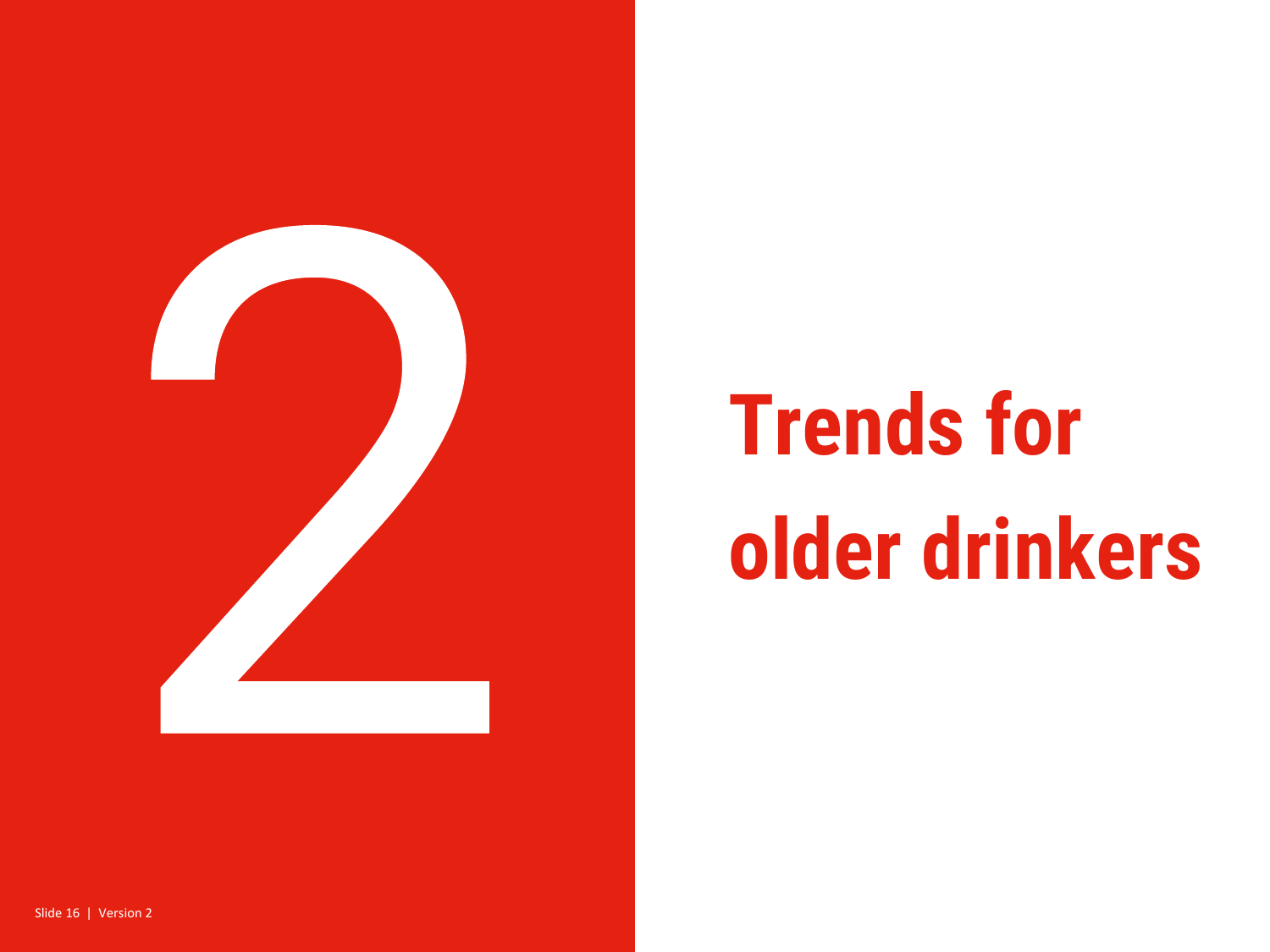#### **Alcohol Consumption in Australia**

When trying to assess how much Australians are drinking at a population level, we often use per capita consumption taken from sales data

- This has the advantage of taking into account population growth
- There is also no problem with people answering survey questions inaccurately
- Consumption is measured in litres of pure alcohol consumed per person

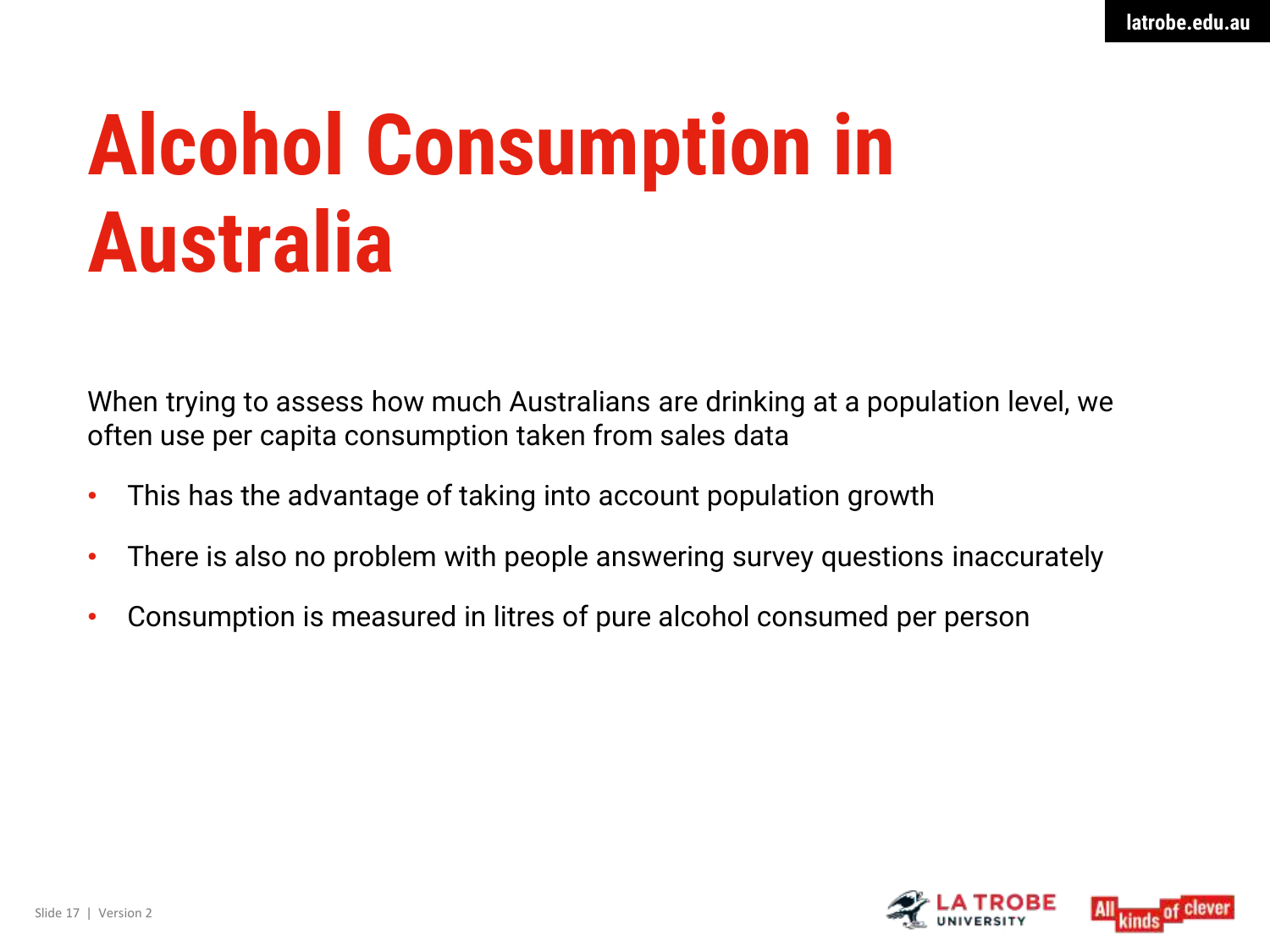#### **Alcohol consumption trends across Australia**



#### **4307.0.55.001 - Apparent Consumption of Alcohol, Australia, 2016-17**





Slide 18 | Version 2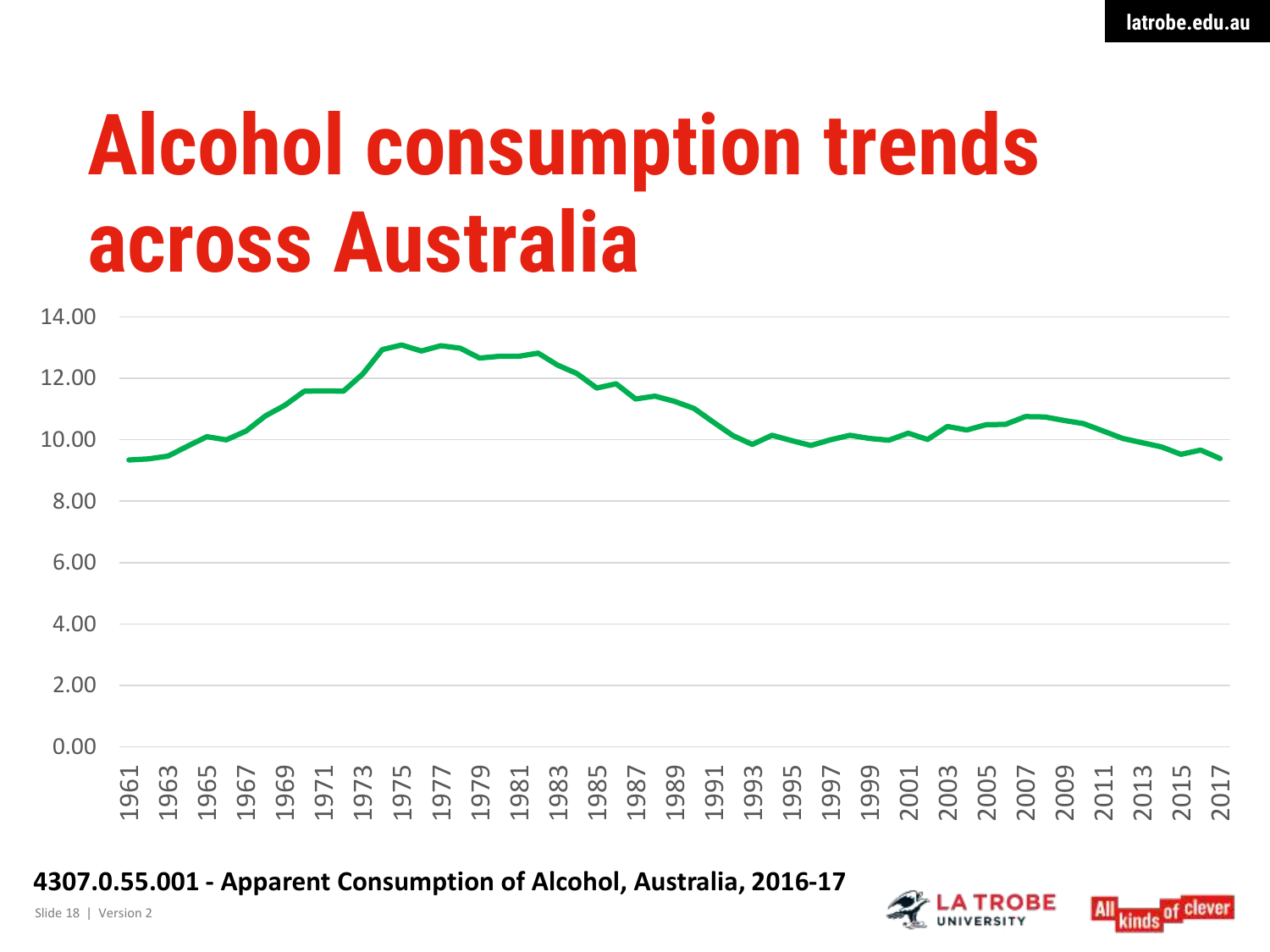#### **The National Drug Strategy Household Survey**

- If we want to take a closer look at who is decreasing their consumption, we do need to turn to survey data.
- The NDSHS is administered every three years in Australia to 20,000+ people
- This sample is roughly representative of the general population, with some exceptions
- Respondents are asked about their alcohol, tobacco and illicit drug use.
- We can use this to see if people drink at different risky levels
	- 5 standard drinks per occasion
	- 20 standard drinks per occasion

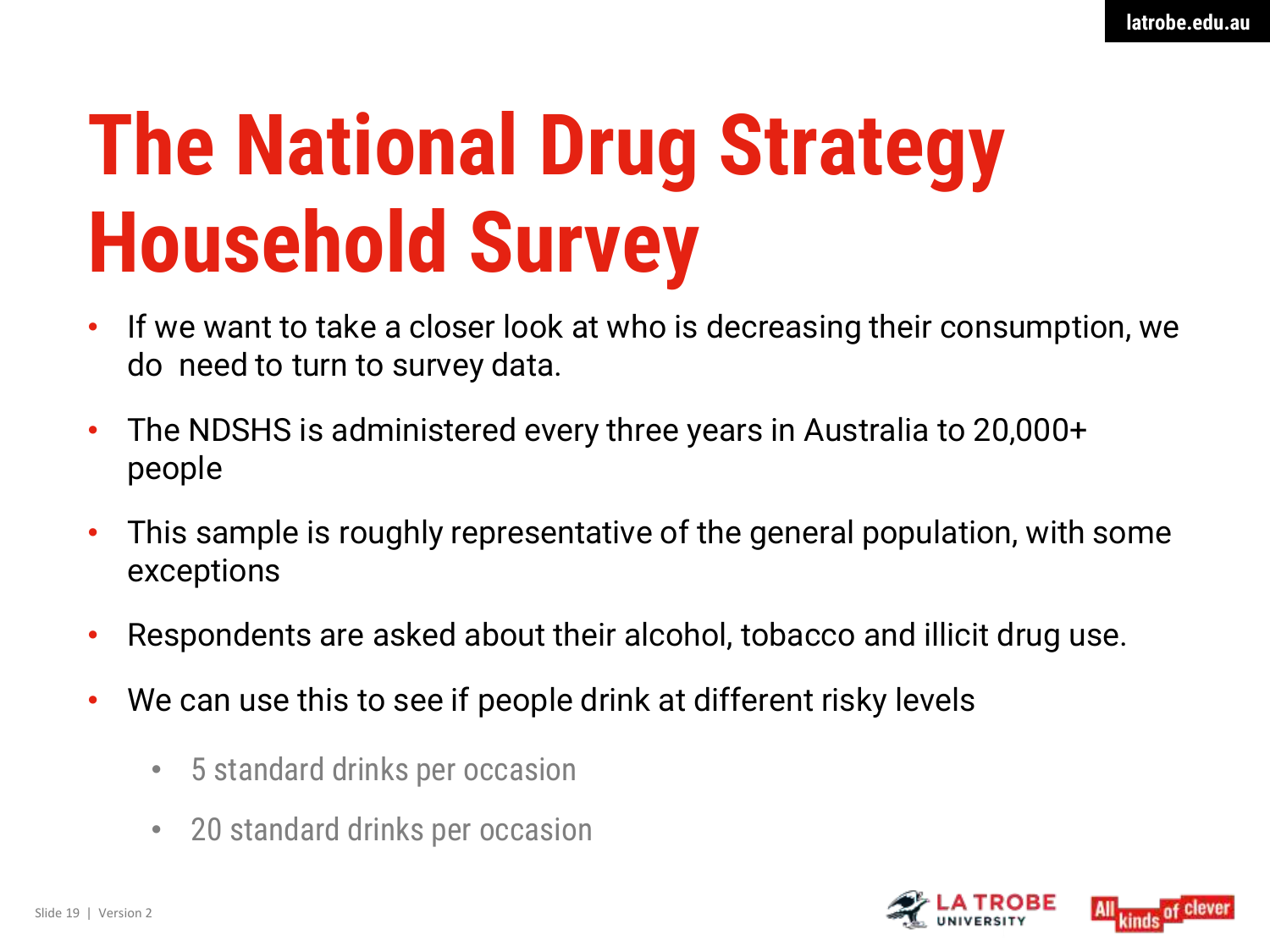

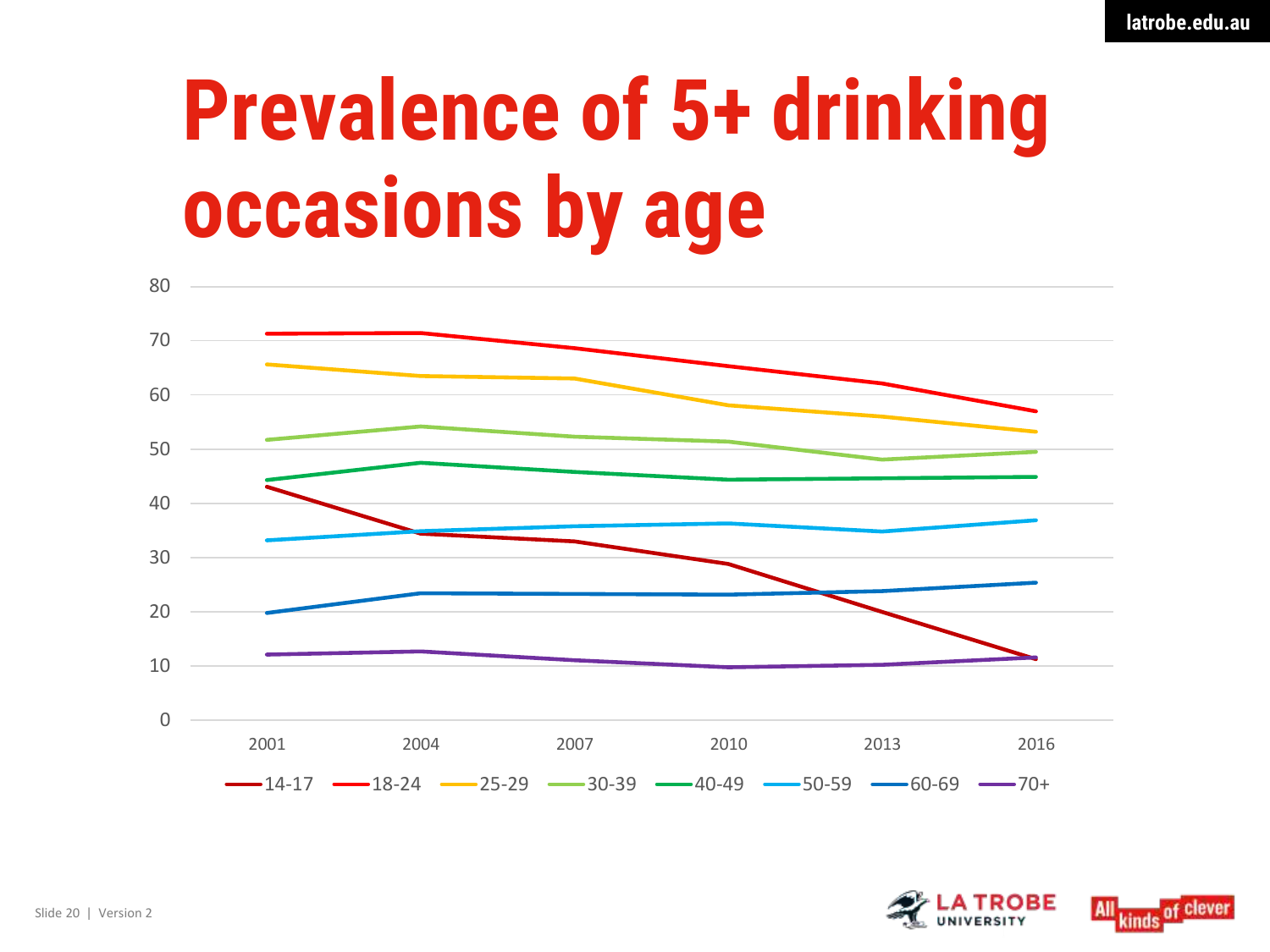

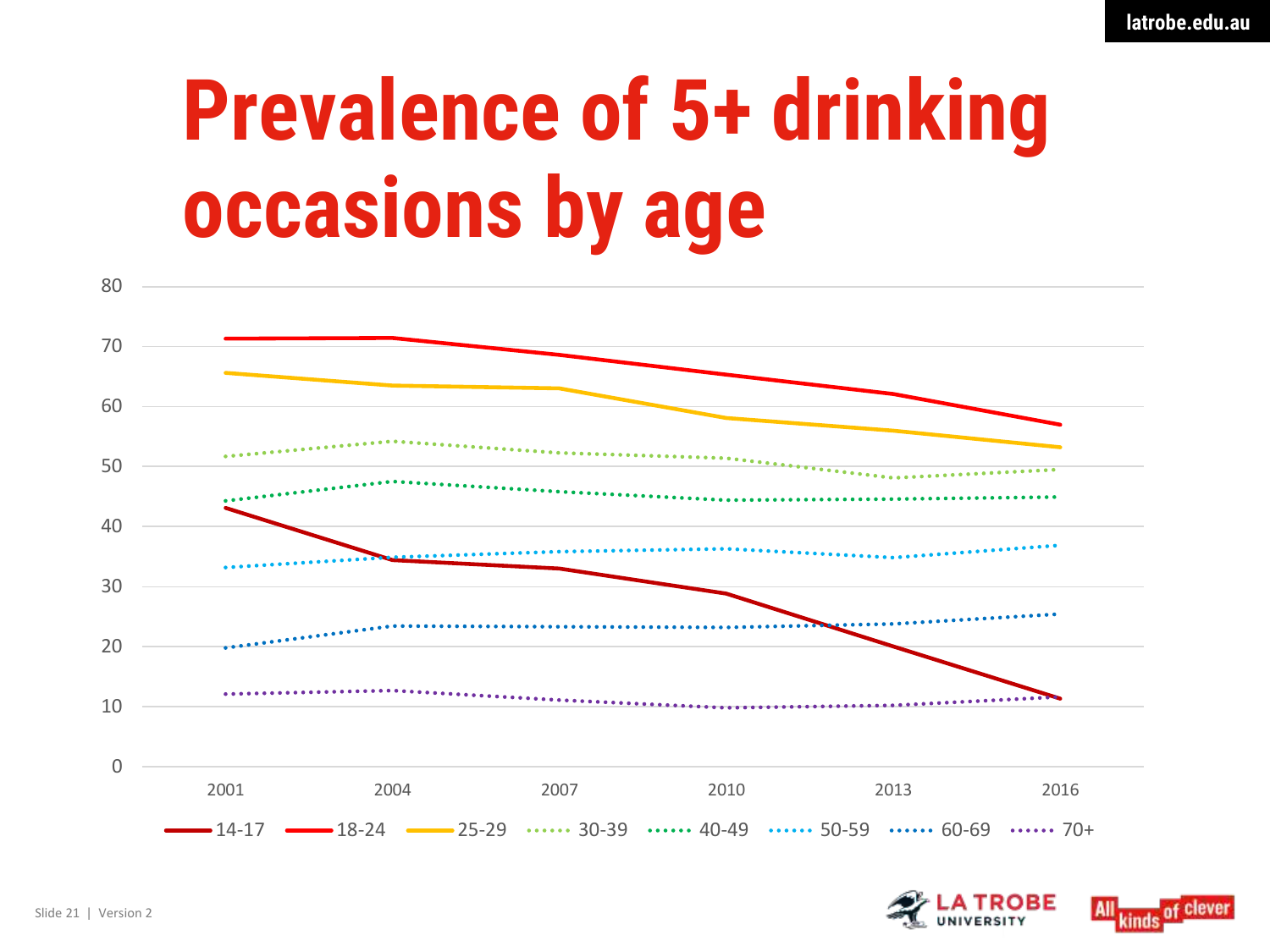

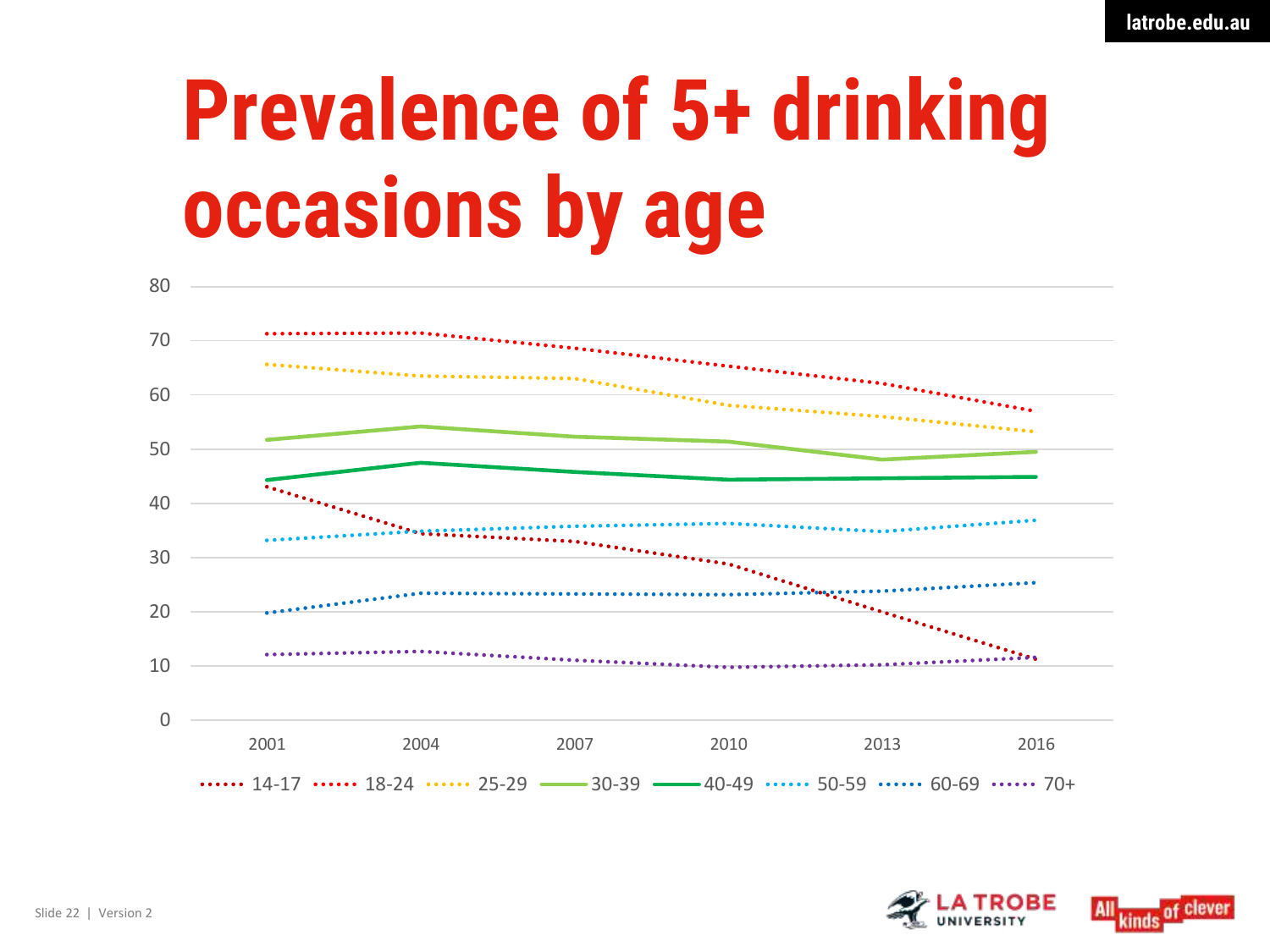

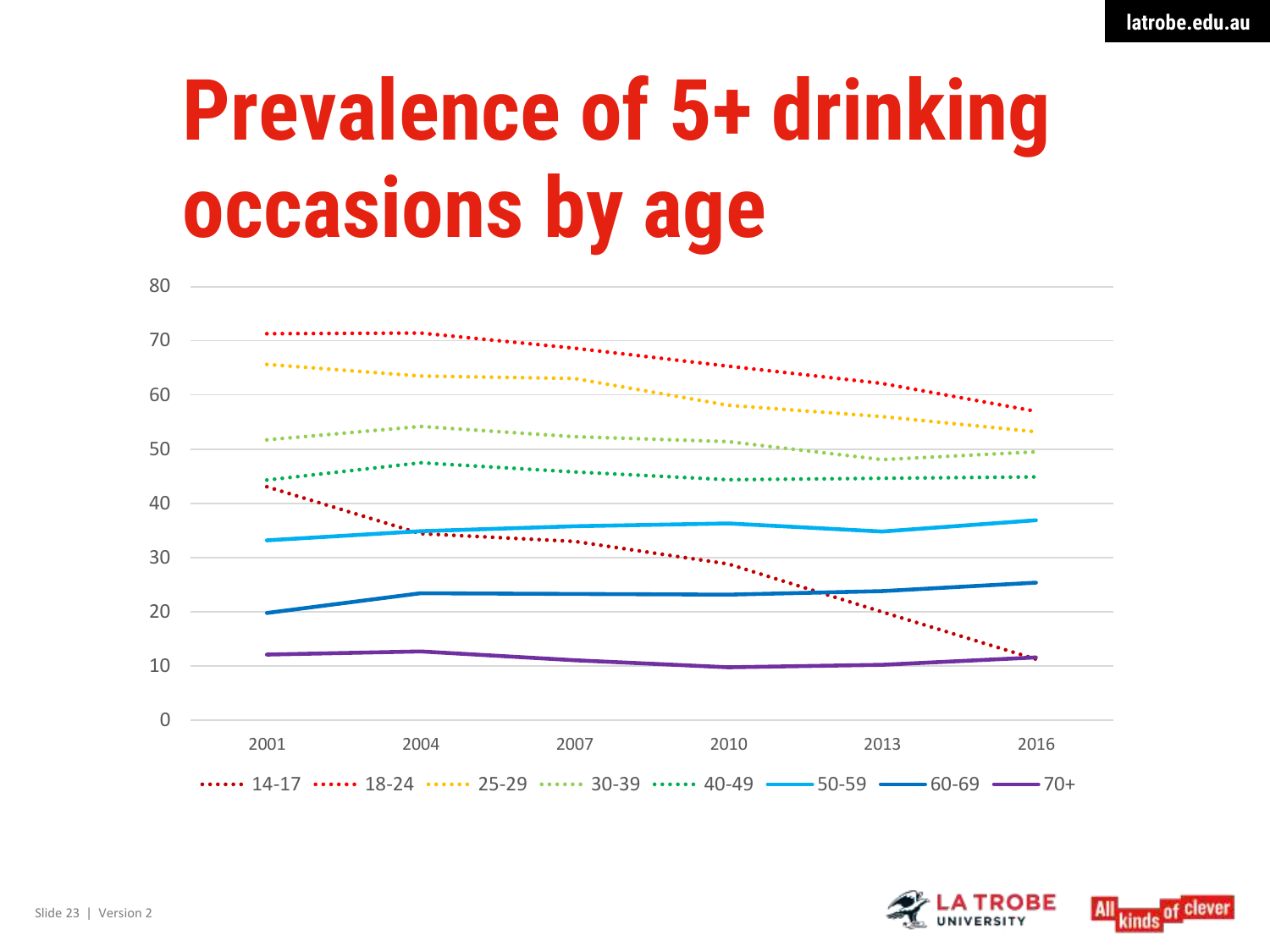

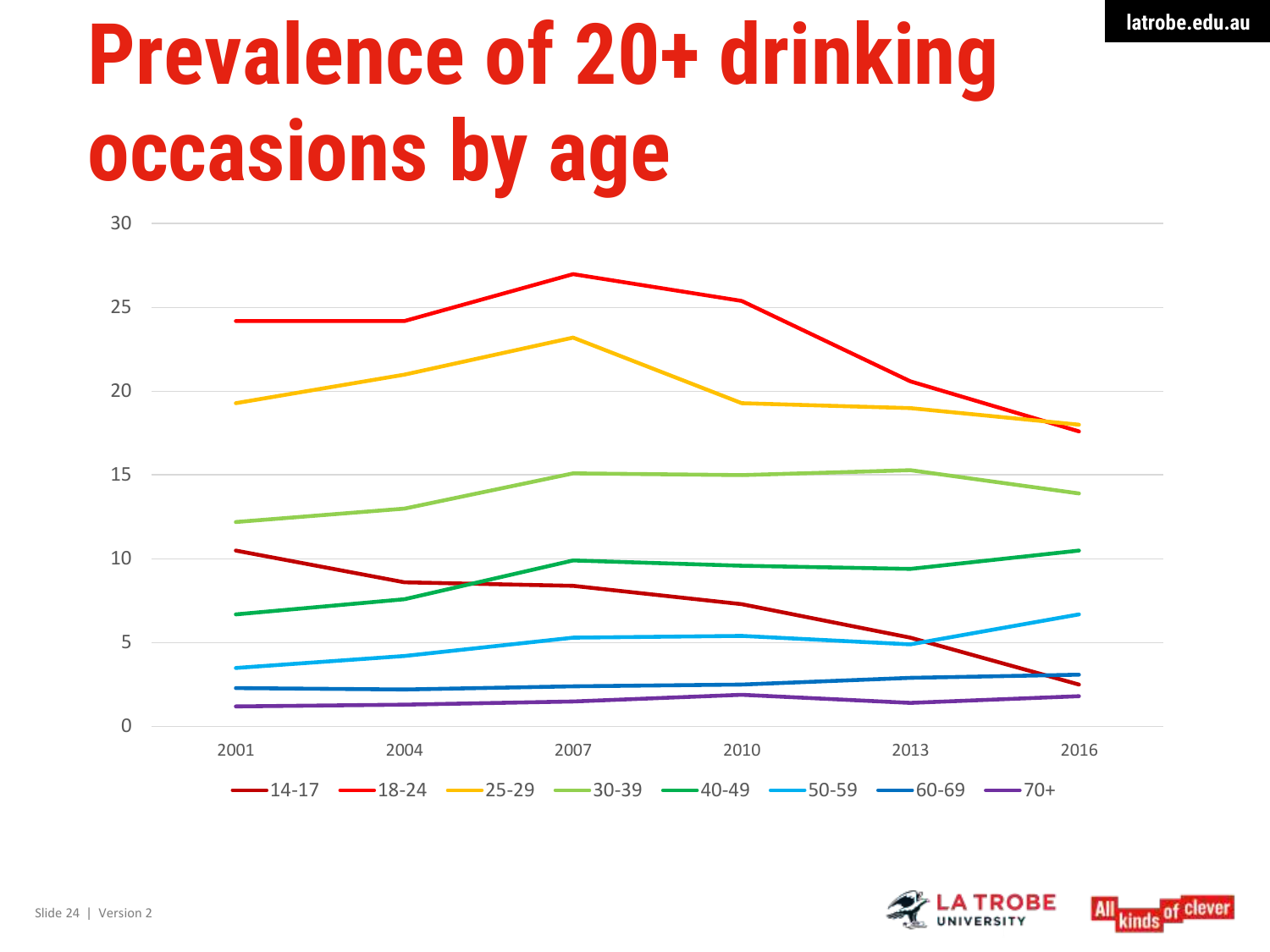

Livingston, M. (2015). Understanding recent trends in Australian alcohol consumption. Canberra: Foundation for Alcohol Research and Education.

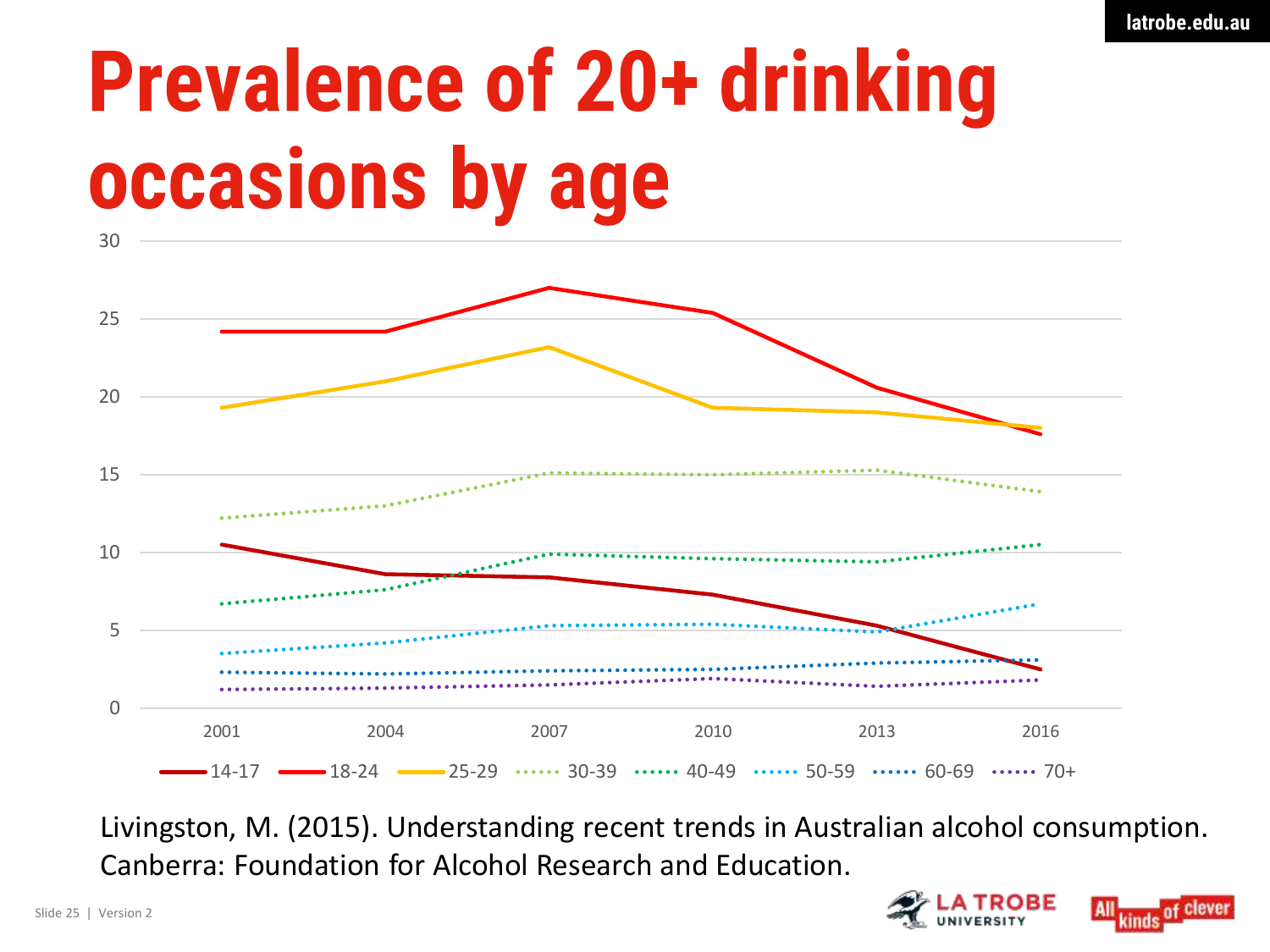

Livingston, M. (2015). Understanding recent trends in Australian alcohol consumption. Canberra: Foundation for Alcohol Research and Education.

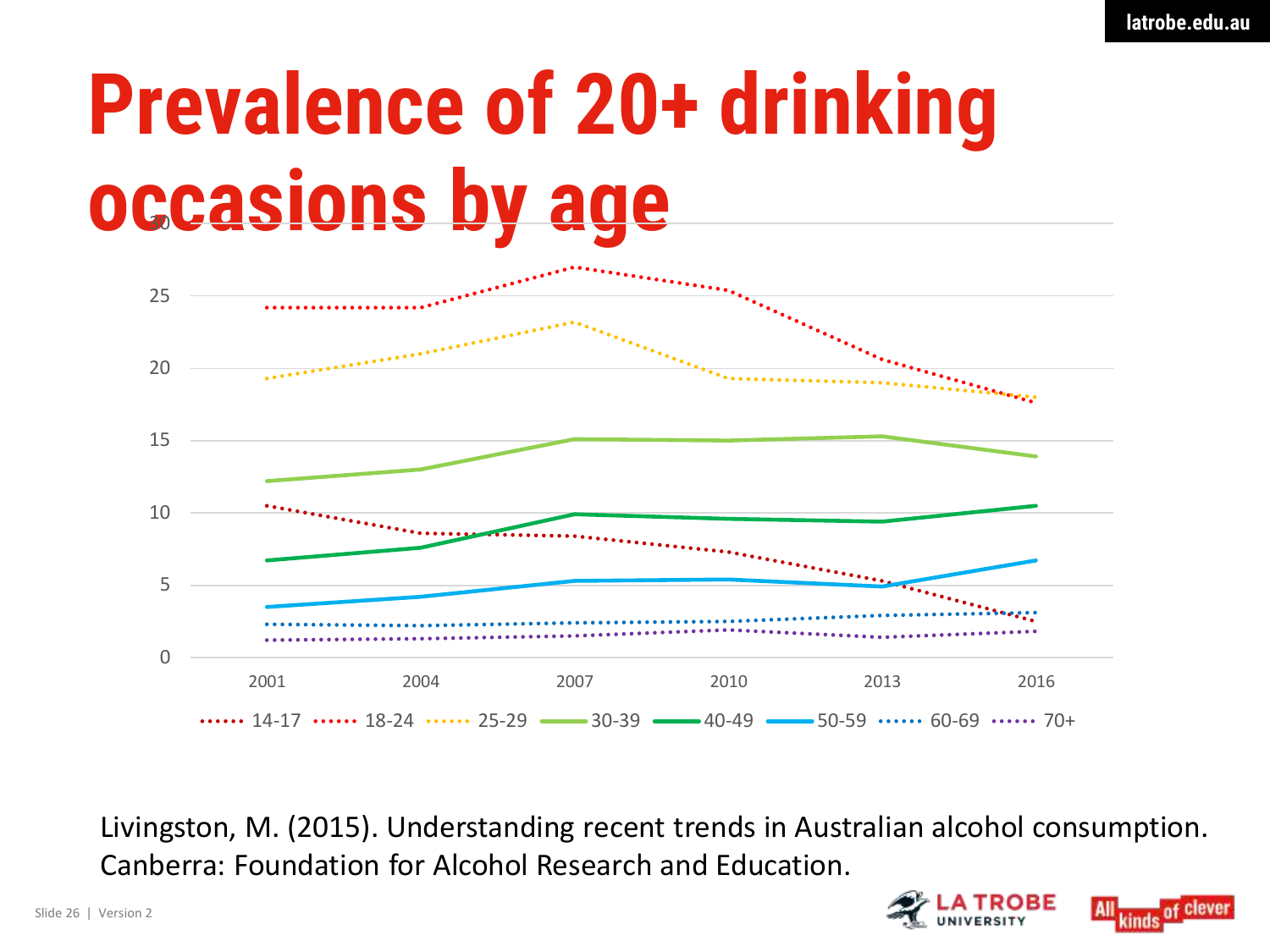

Livingston, M. (2015). Understanding recent trends in Australian alcohol consumption. Canberra: Foundation for Alcohol Research and Education (with update for 2016).



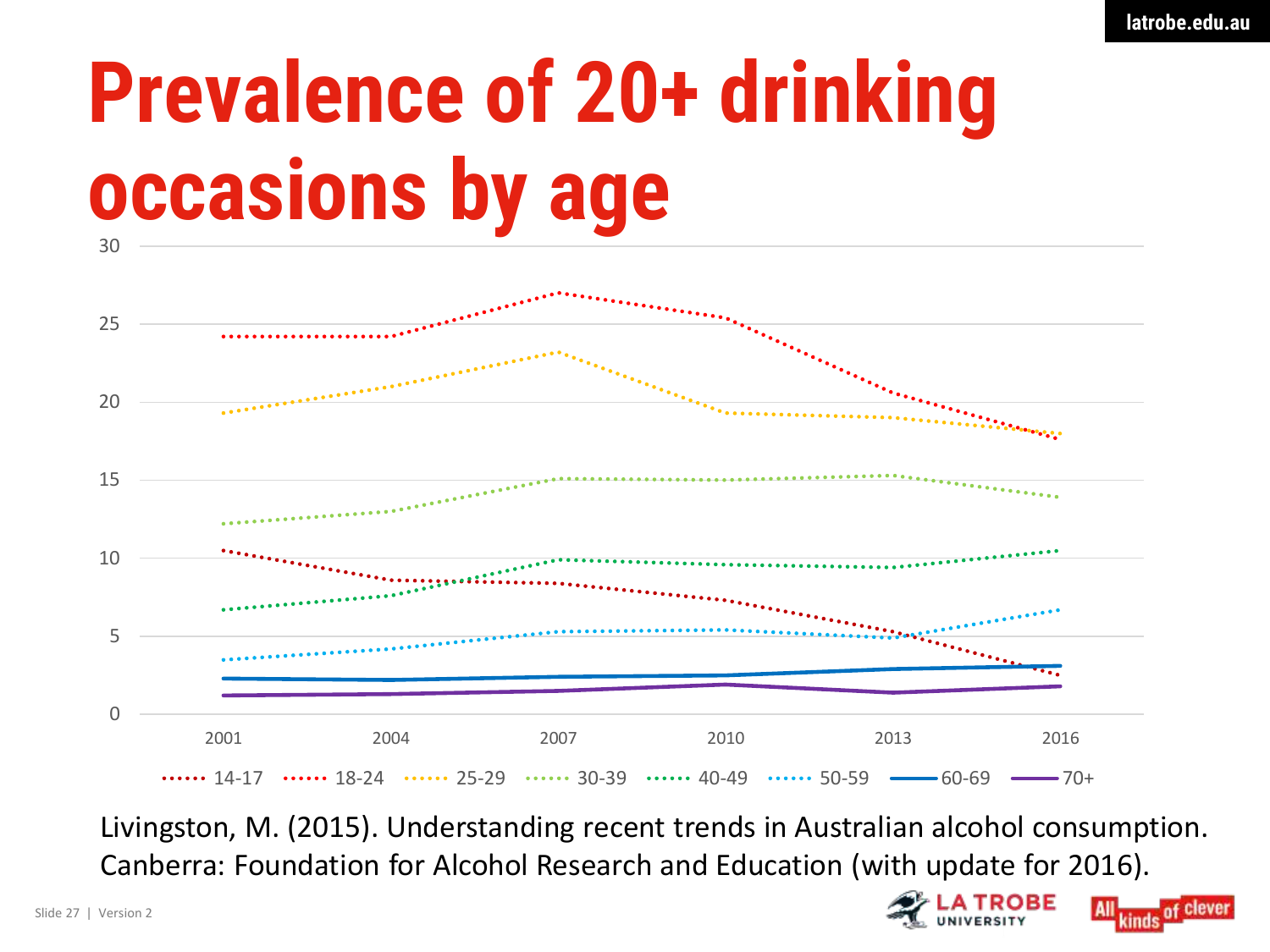#### **Is this attributable to a rise in women's drinking?**

- One plausible hypothesis for an increase in drinking in older drinkers is that the rise is due to the first generation of women with socially acceptable consumption (i.e., baby boomers) aging
	- If drinking, particularly heavier drinking, was more socially unacceptable for women in the past, then as baby boomers and gen-xers age, it will look as though consumption across the board is increasing, when in fact it is just women's consumption
- Results presented on the next slide are from a study where a cohort of respondents born between 1920 and 1949 were asked to estimate how much alcohol they consumed in each decade (Stanesby et al., 2018).

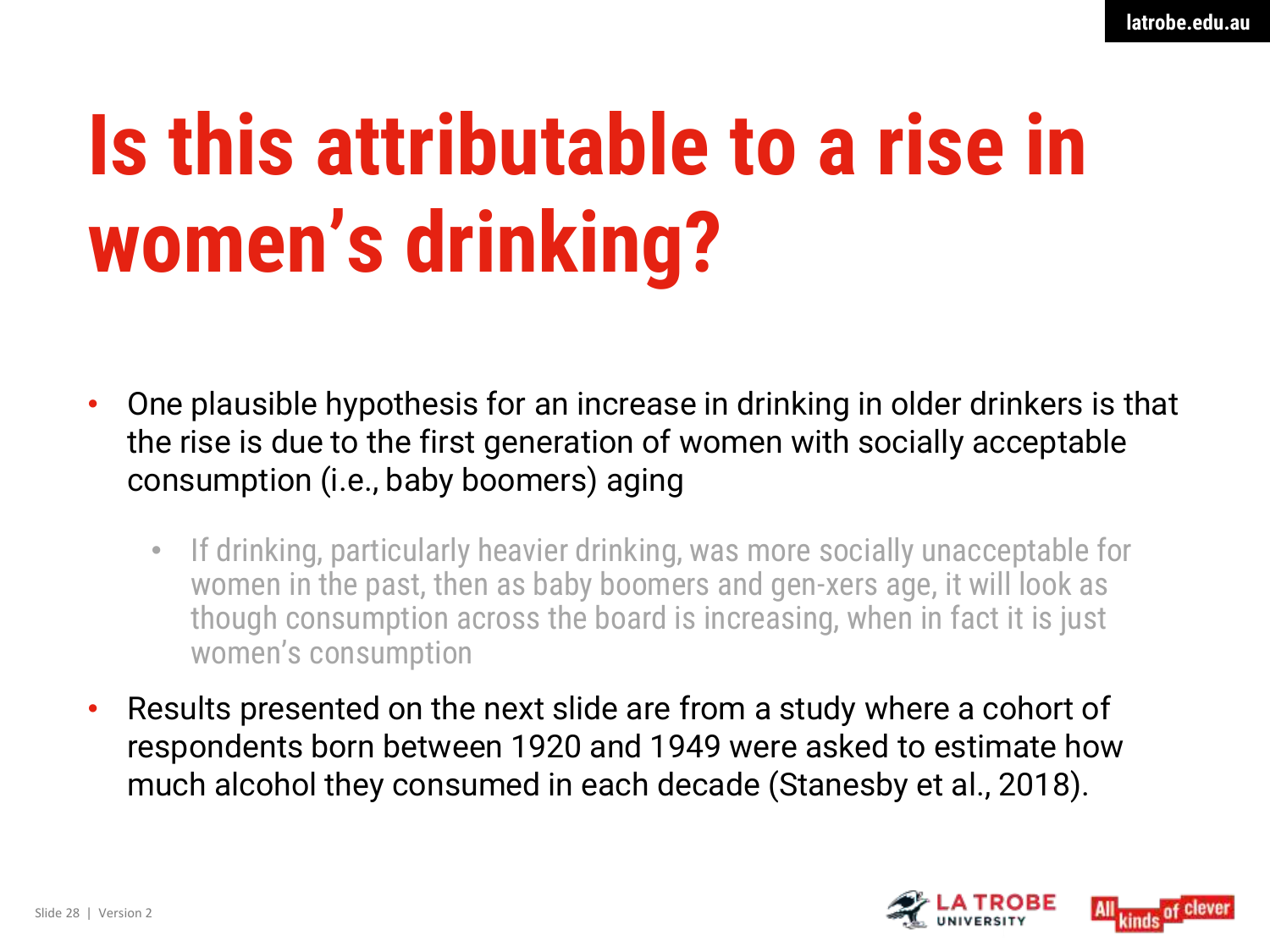#### **Gender differences over time**





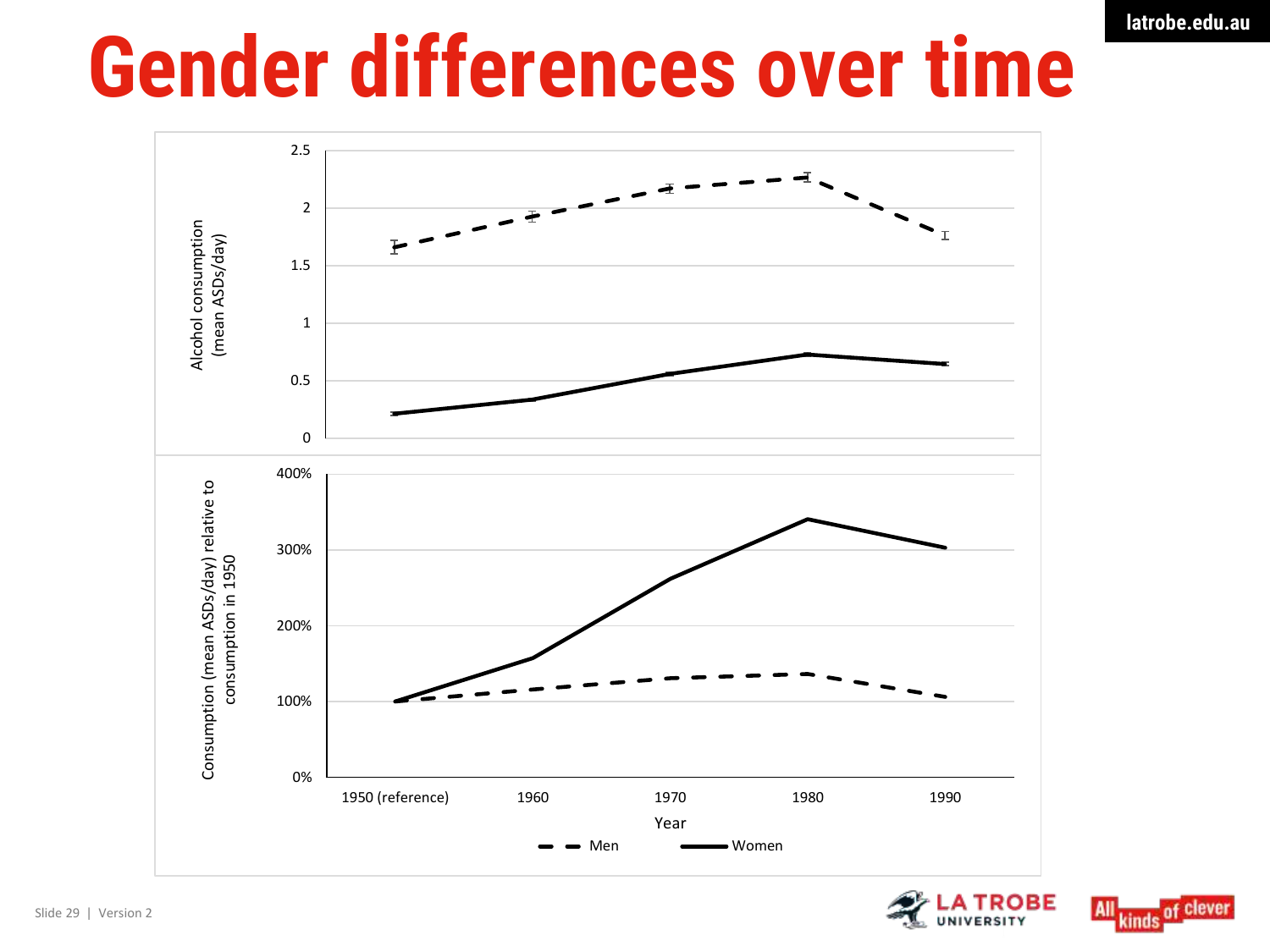

# **Where do older Australians drink?**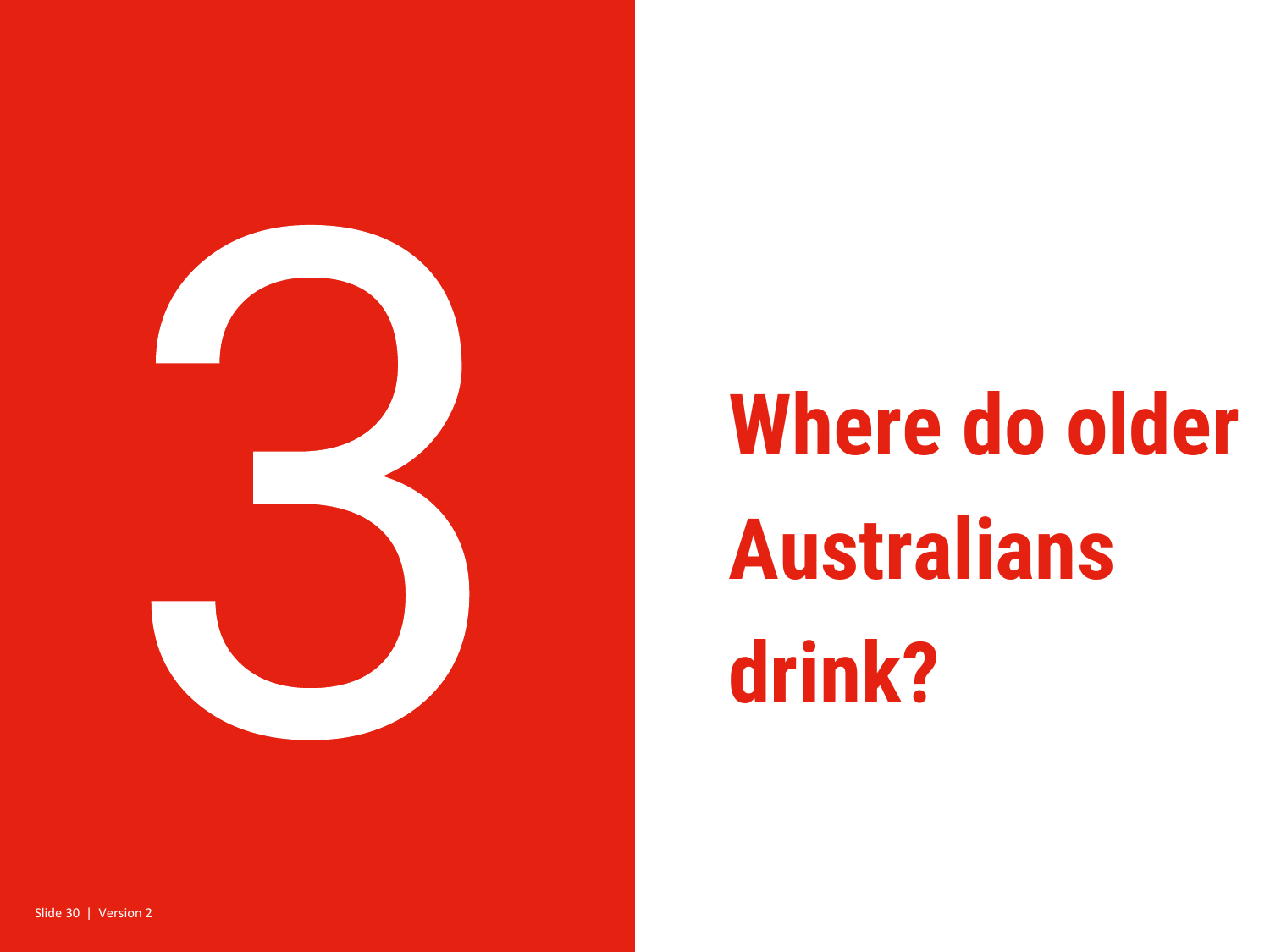#### **Age specific trends in alcohol consumption**

- The following data is taken from a paper (Callinan et al., 2016) using data from the International Alcohol Control Study
	- We interviewed 2020 Australians about where and what they drank
	- We let people answer their questions about what they drank in their own terms (i.e., 4 cans of beer or half a bottle of wine) and we calculated the standard drinks ourselves later
	- This resulted in a higher level of consumption being reported so the prevalence of risky drinking is higher than you might find in other surveys.
- The results taken from the International Alcohol Control Study allowed for a detailed examination of where Australians consume their alcohol
- This allowed us to get a quite detailed look at what our drinking habits in different locations are

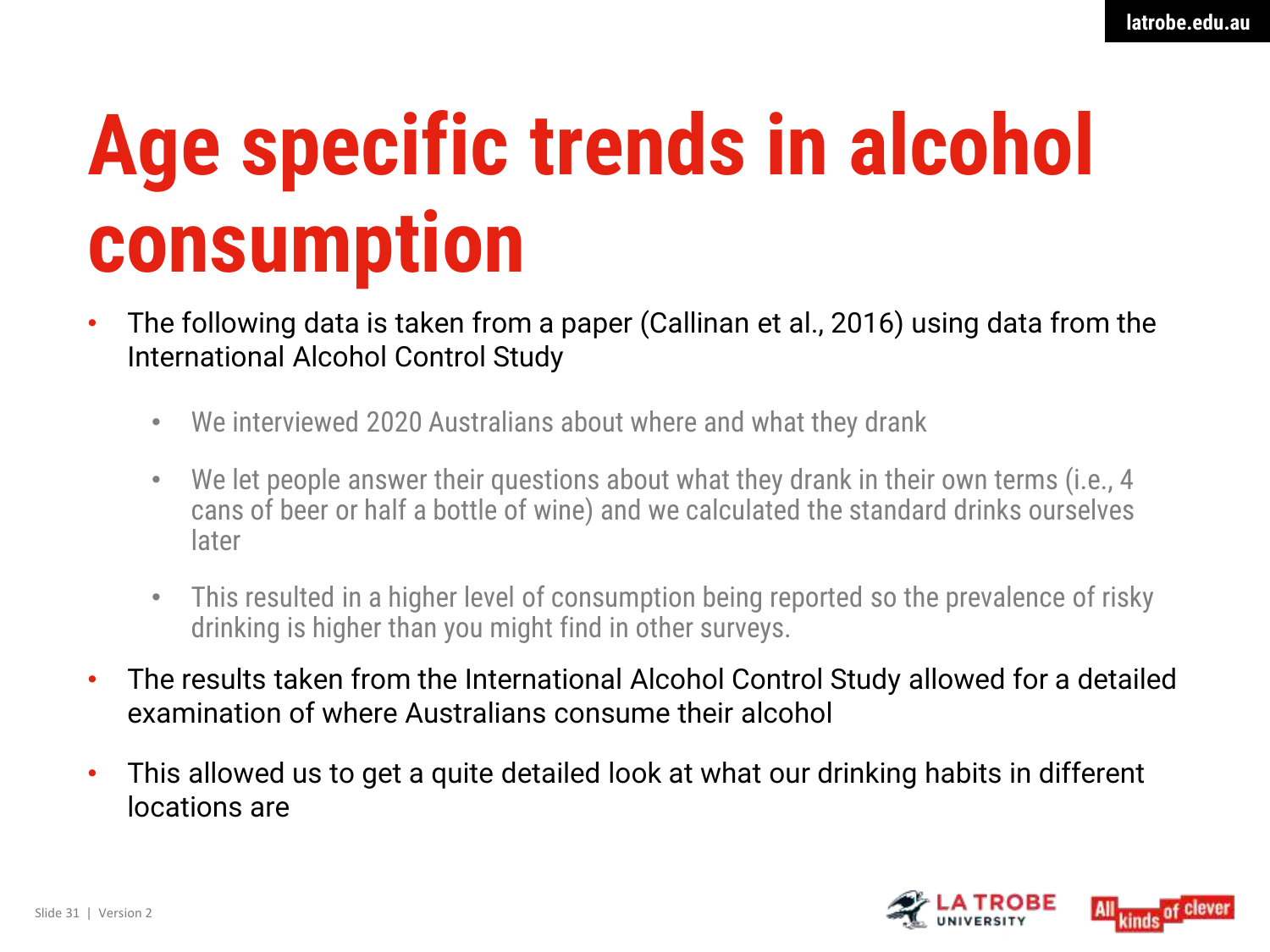#### **What proportion of alcohol is consumed in each location?**

|           |        | Own<br>home | <b>Other</b><br>home | <b>Pubs</b> | <b>Clubs</b> | <b>Restaurant</b> | <b>Work</b> | <b>Public</b> | <b>Events</b> |
|-----------|--------|-------------|----------------------|-------------|--------------|-------------------|-------------|---------------|---------------|
| $16 - 24$ | Male   | 34.9        | 25.6                 | 23.0        | 3.4          | 2.8               | 1.4         | 3.2           | 5.6           |
|           | Female | 38.9        | 21.3                 | 27.0        | 1.5          | 3.6               | 0.3         | 2.4           | 5.0           |
| 25-34     | Male   | 50.3        | 15.6                 | 18.1        | 2.5          | 3.5               | 2.9         | 4.1           | 3.0           |
|           | Female | 45.5        | 18.5                 | 19.9        | 1.4          | 7.6               | 1.1         | 2.3           | 3.8           |
| 35-54     | Male   | 72.4        | 8.9                  | 9.6         | 2.1          | 2.9               | 2.1         | 1.0           | 1.0           |
|           | Female | 70.5        | 12.3                 | 9.0         | 1.6          | 4.4               | 0.2         | 1.0           | 0.9           |
|           | Male   | 76.7        | 8.2                  | 6.2         | 3.5          | 3.0               | 1.4         | 0.3           | 0.7           |
| $55+$     | Female | 77.3        | 8.6                  | 3.8         | 1.7          | 8.0               | 0.0         | 0.2           | 0.4           |
|           | Total  | 63.1        | 13.2                 | 12.4        | 2.4          | 3.9               | 1.4         | 1.6           | 2.0           |



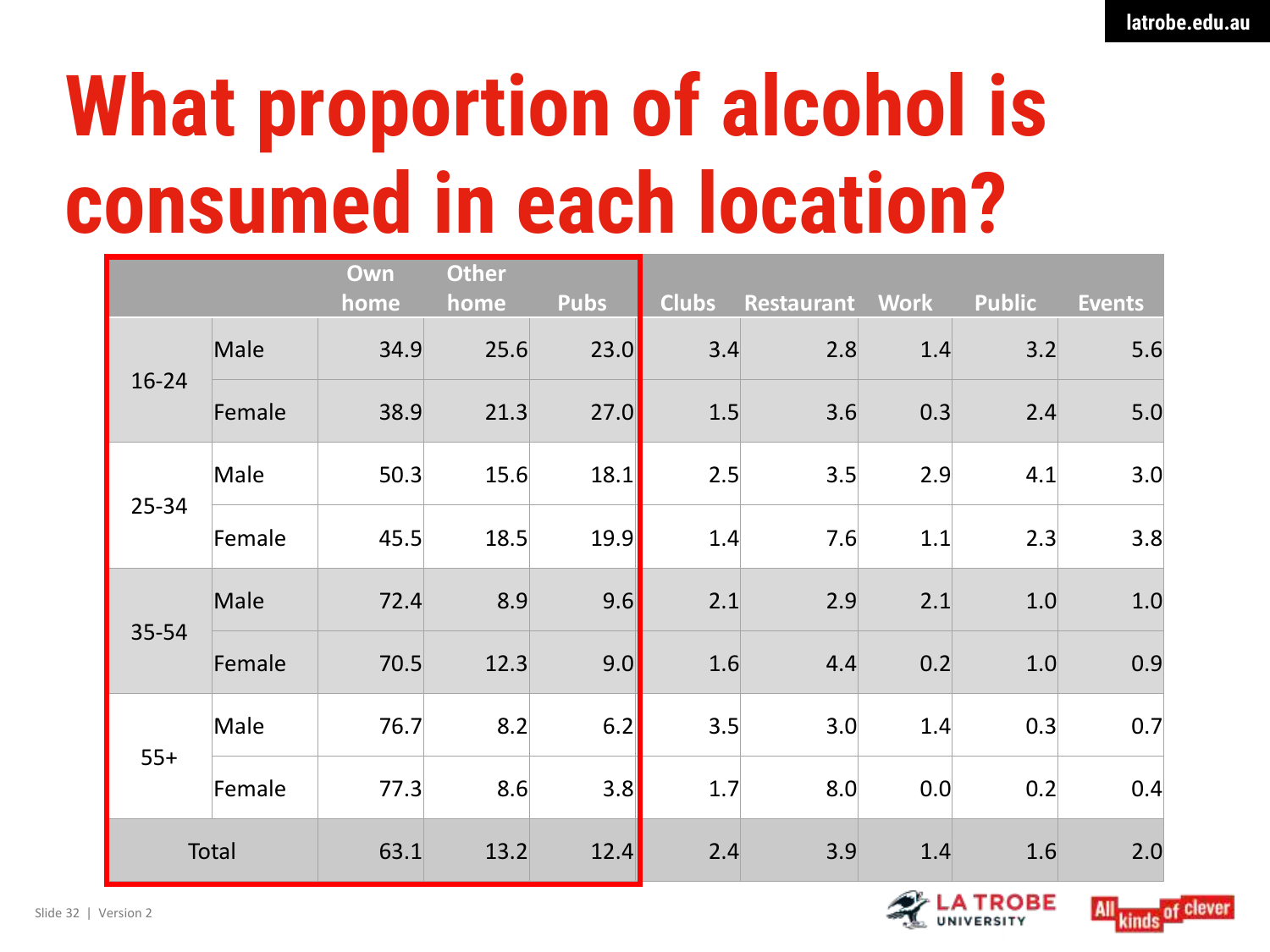#### **What proportion of alcohol is consumed in each location?**

|              |             | Own<br>home | <b>Other</b><br>home | <b>Pubs</b> |
|--------------|-------------|-------------|----------------------|-------------|
|              | <b>Male</b> | 34.9        | 25.6                 | 23.0        |
| 16-24        | Female      | 38.9        | 21.3                 | 27.0        |
|              | Male        | 50.3        | 15.6                 | 18.1        |
| $25 - 34$    | Female      | 45.5        | 18.5                 | 19.9        |
|              | Male        | 72.4        | 8.9                  | 9.6         |
| 35-54        | Female      | 70.5        | 12.3                 | 9.0         |
| $55+$        | Male        | 76.7        | 8.2                  | 6.2         |
|              | Female      | 77.3        | 8.6                  | 3.8         |
| <b>Total</b> |             | 63.1        | 13.2                 | 12.4        |
|              |             |             |                      | UNIVERSIT   |



BE

Slide 33 | Version 2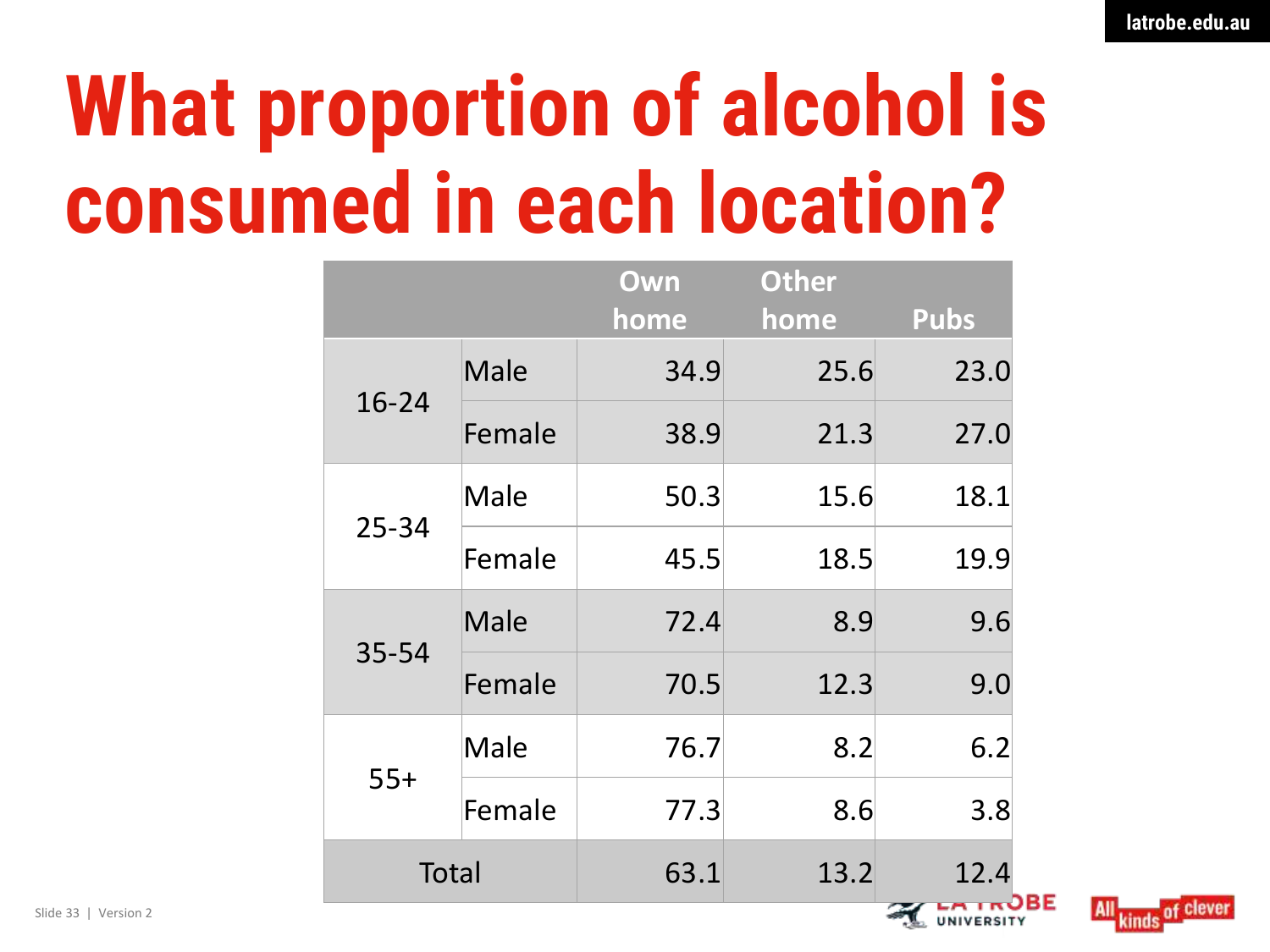### **How often do drinkers who drink at each location drink there?**

|           |             | Own         | <b>Other</b> |                |  |
|-----------|-------------|-------------|--------------|----------------|--|
|           |             | <b>Home</b> | <b>Home</b>  | <b>Pubs</b>    |  |
| $16 - 24$ | Male        | 6.2         | 2.6          | 2.9            |  |
|           | Female      | 4.2         | 1.5          | 2.1            |  |
| $24 - 34$ | Male        | 8.5         | 2.7          | 2.6            |  |
|           | Female      | 5.9         | 2.2          | 2.0            |  |
| 35-54     | <b>Male</b> | 10.7        | 1.6          | 2.2            |  |
|           | Female      | 8.7         | 1.9          | 1.6            |  |
| $55+$     | Male        | 14.0        | 2.6          | 3.3            |  |
|           | Female      | 12.0        | 1.8          | $1.4 \text{L}$ |  |



ROBE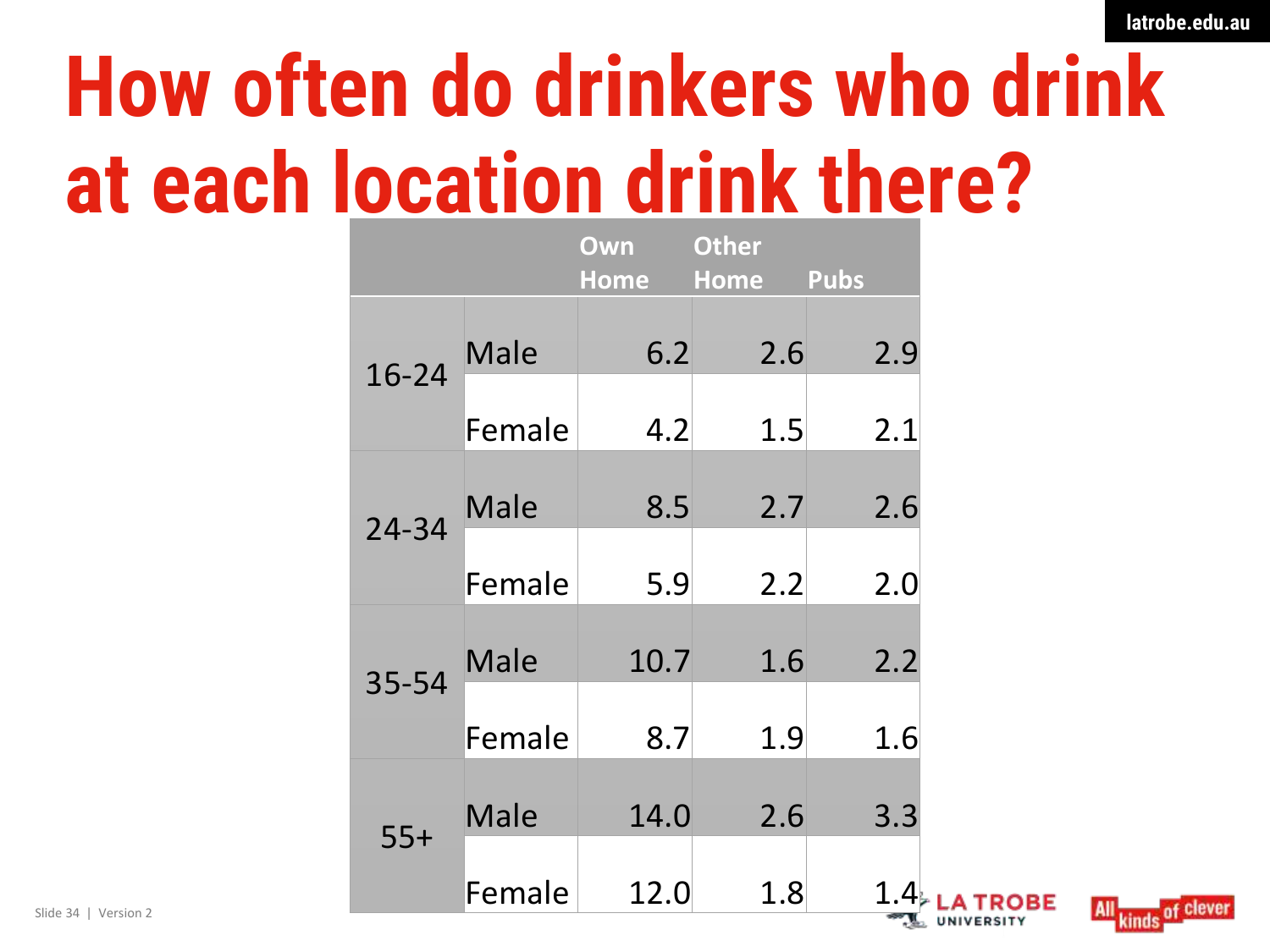**A TROBE** 

**UNIVERSITY** 

All kinds of clever

#### **How much do drinkers drink per occasion at each location?**

|                    |             | Own<br><b>Home</b> | <b>Other</b><br><b>Home</b> | <b>Pubs</b> |
|--------------------|-------------|--------------------|-----------------------------|-------------|
| $16 - 24$          | Male        | 6.7                | 9.9                         | 8.5         |
|                    |             |                    |                             |             |
| $24 - 34$<br>35-54 | Female      | 6.7                | 6.6                         | 8.4         |
|                    | Male        | 6.4                | 7.9                         | 8.0         |
|                    | Female      | 6.3                | 5.7                         | 5.8         |
|                    | <b>Male</b> | 6.2                | 5.7                         | 5.6         |
|                    | Female      | 4.4                | 4.4                         | 3.9         |
| $55+$              | <b>Male</b> | 4.8                | 4.6                         | 3.4         |
|                    | Female      | 3.3                | 3.3                         | 2.7L        |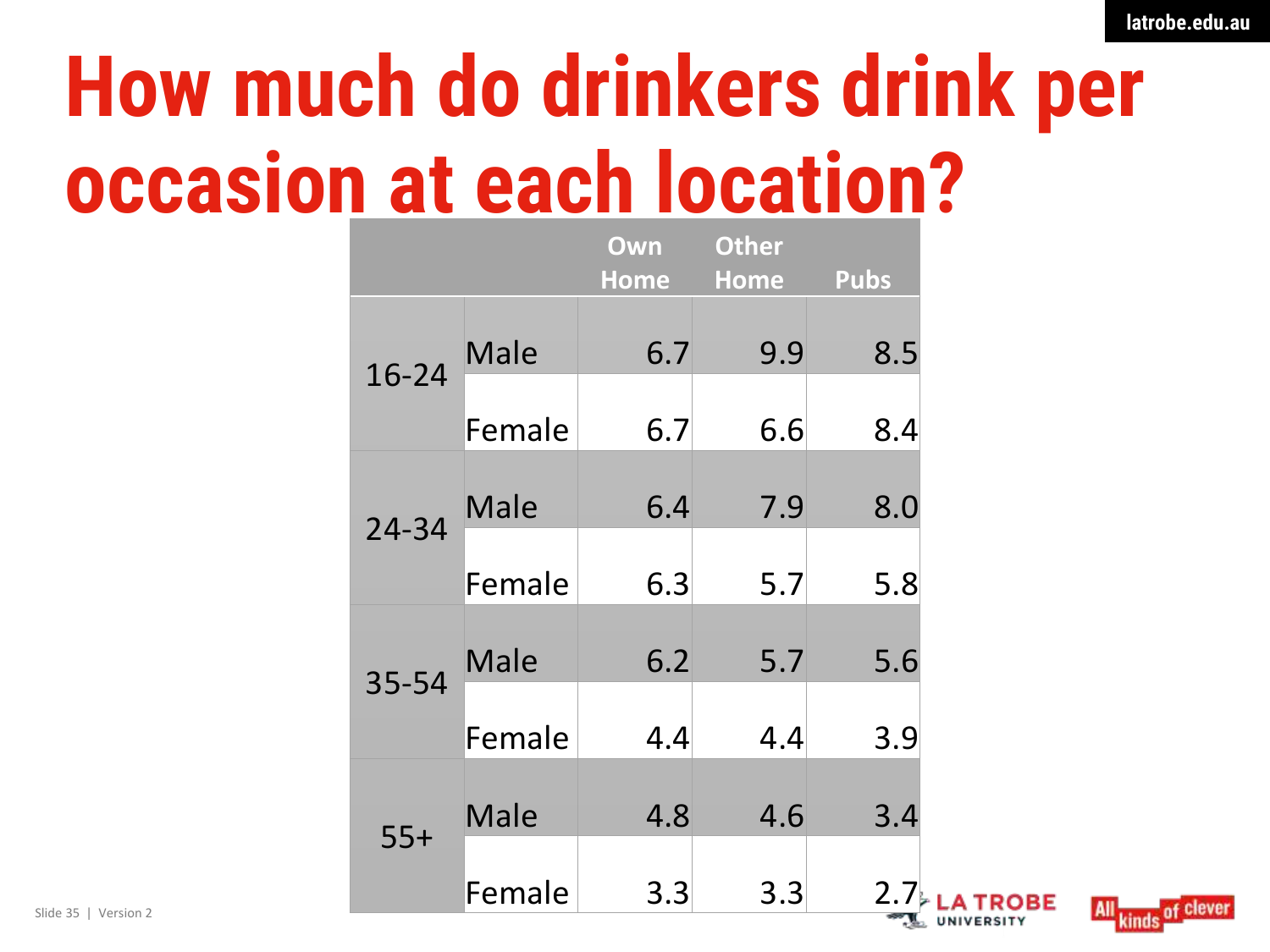#### **How many glasses of wine do you get to a bottle?**



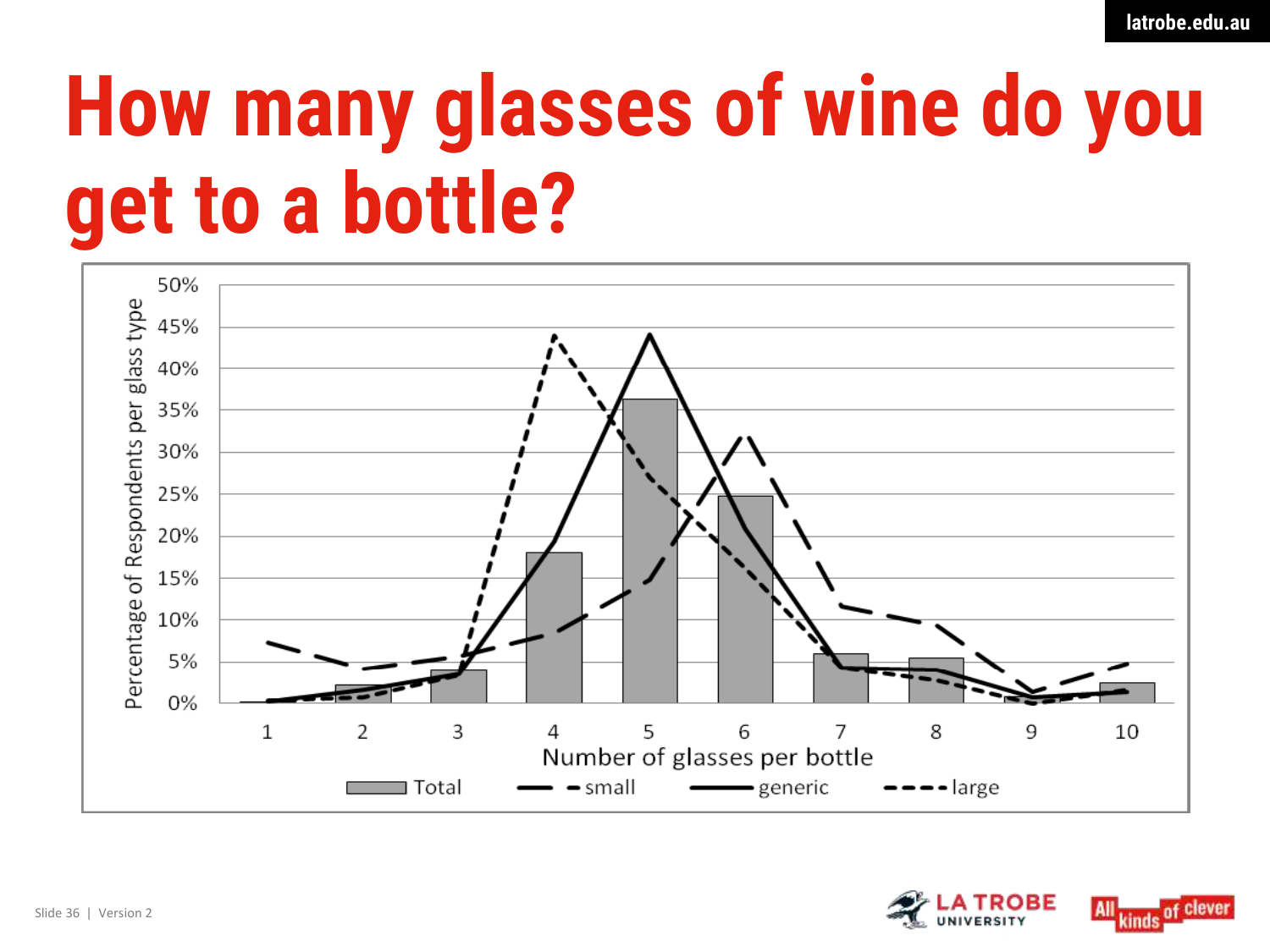**A TROBE** 

All kinds of clever

### **How much do drinkers drink per occasion at each location?**

|                    |             | Own<br><b>Home</b> | <b>Other</b><br><b>Home</b> | <b>Pubs</b> |
|--------------------|-------------|--------------------|-----------------------------|-------------|
|                    |             |                    |                             |             |
| 16-24              | Male        | 6.7                | 9.9                         | 8.5         |
|                    | Female      | 6.7                | 6.6                         | 8.4         |
| $24 - 34$<br>35-54 | Male        | 6.4                | 7.9                         | 8.0         |
|                    | Female      | 6.3                | 5.7                         | 5.8         |
|                    | <b>Male</b> | 6.2                | 5.7                         | 5.6         |
|                    | Female      | 4.4                | 4.4                         | 3.9         |
| $55+$              | Male        | 4.8                | 4.6                         | 3.4         |
|                    | Female      | 3.3                | 3.3                         | $2.7\n$     |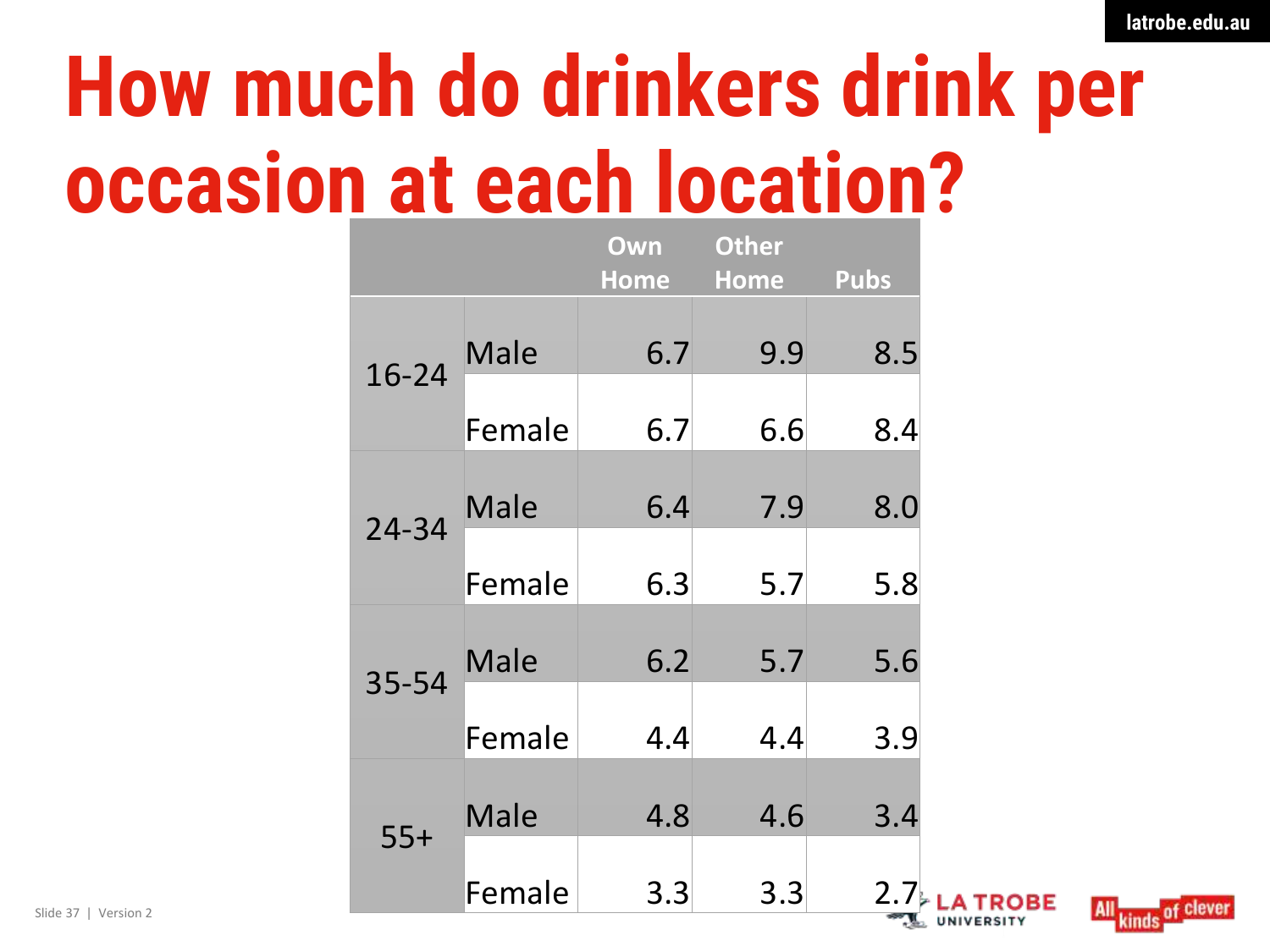

# **Who else is getting hurt?**

Slide 38 | Version 2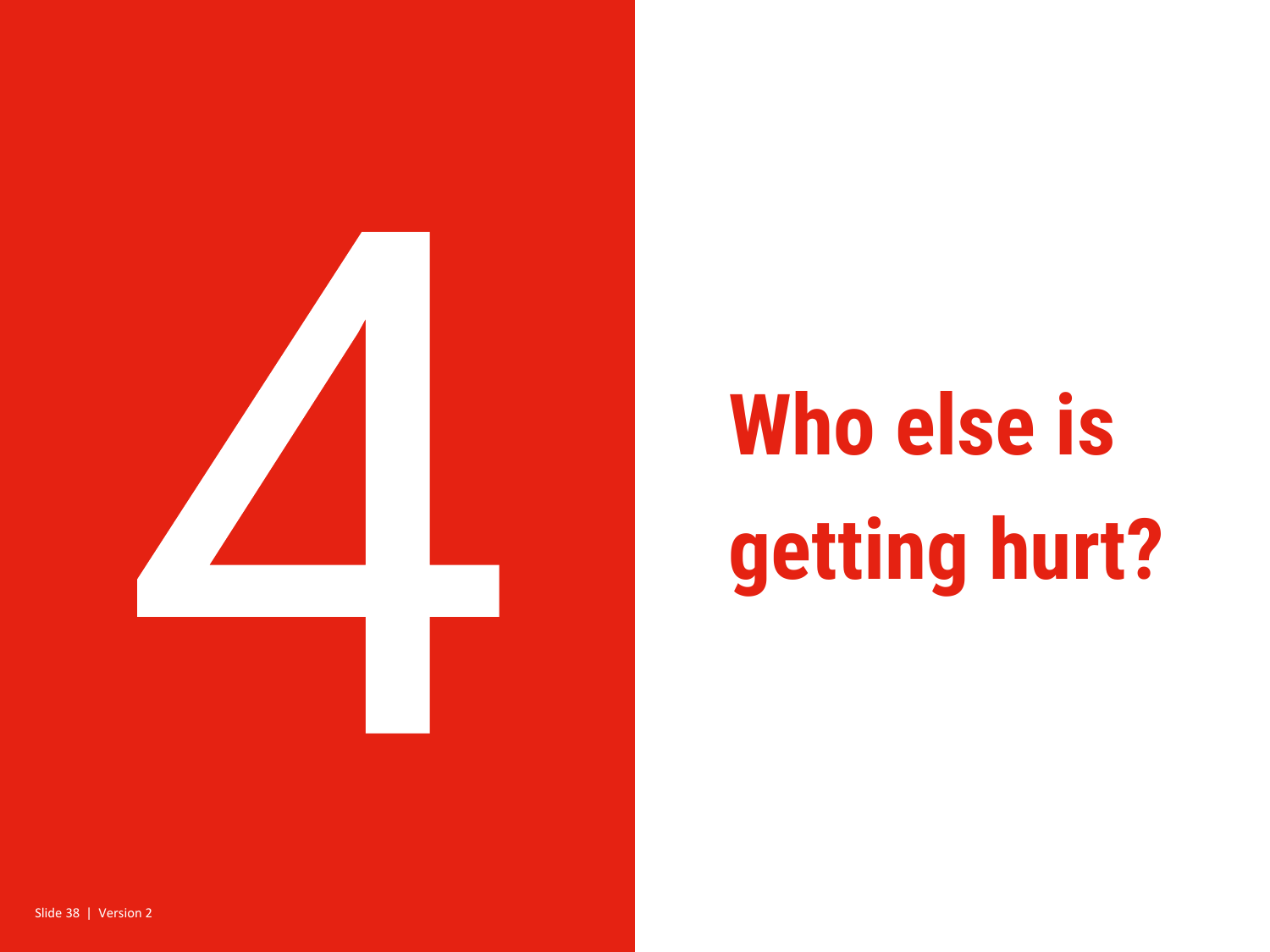#### **Alcohol's harm to others**

- In 2008, 2649 Australians participated in a study aiming to assess the range and magnitude of alcohol's harm to others (Laslett et al., 2010).
- Respondents were asked questions about all the heavy drinkers in their life and the harms they had experienced because of the drinking of people they know and also because of the drinking of strangers.
- The following slides use data from the Harm to Others Study and the National Drug Strategy Household Survey to compare the demographic profile of 774 Harm to Others respondent's "most harmful drinker" to the demographic profile of Australian drinkers in the general population (Callinan & Livingston, in press)

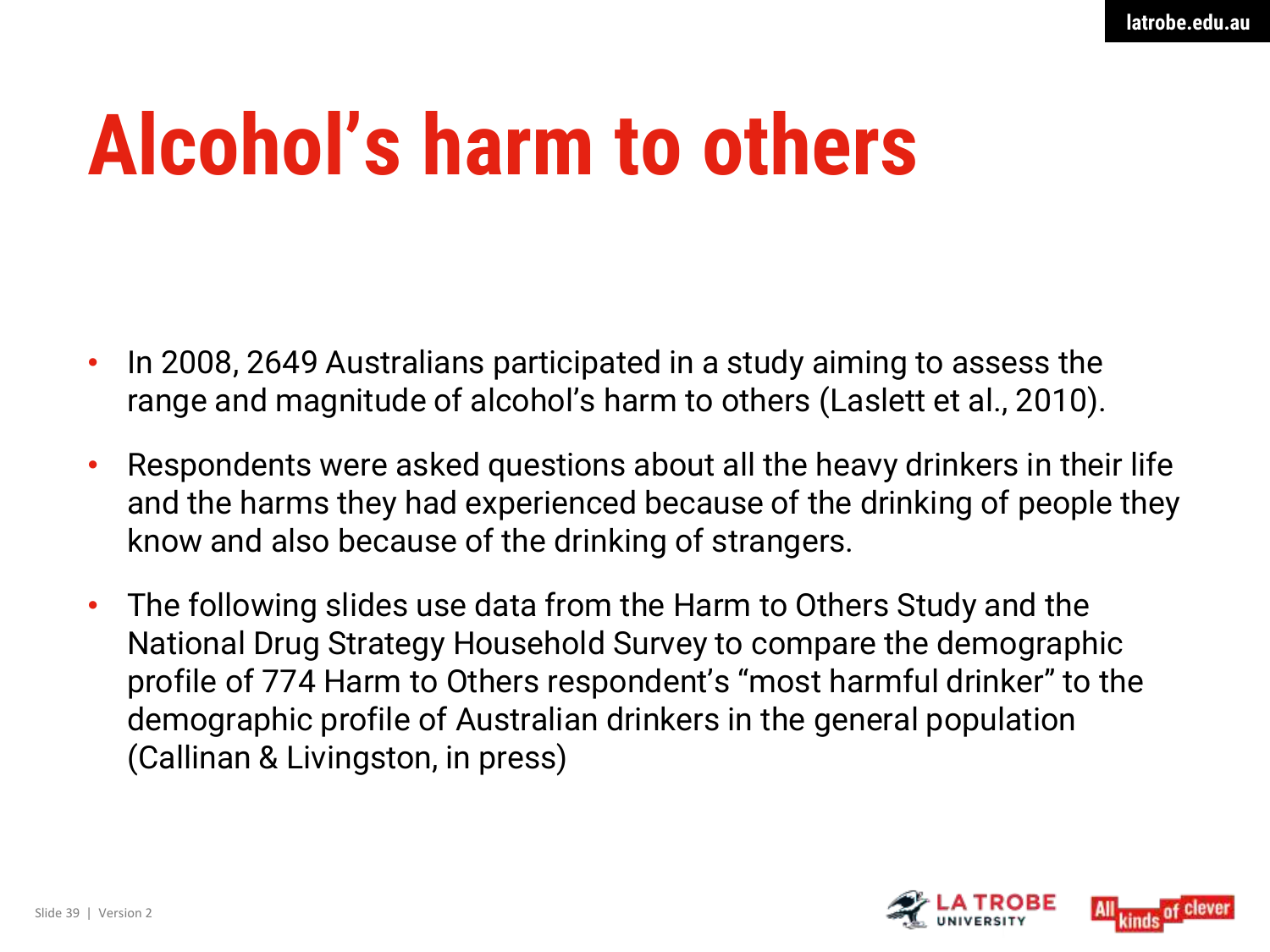#### **How much do harmful male drinkers drink?**



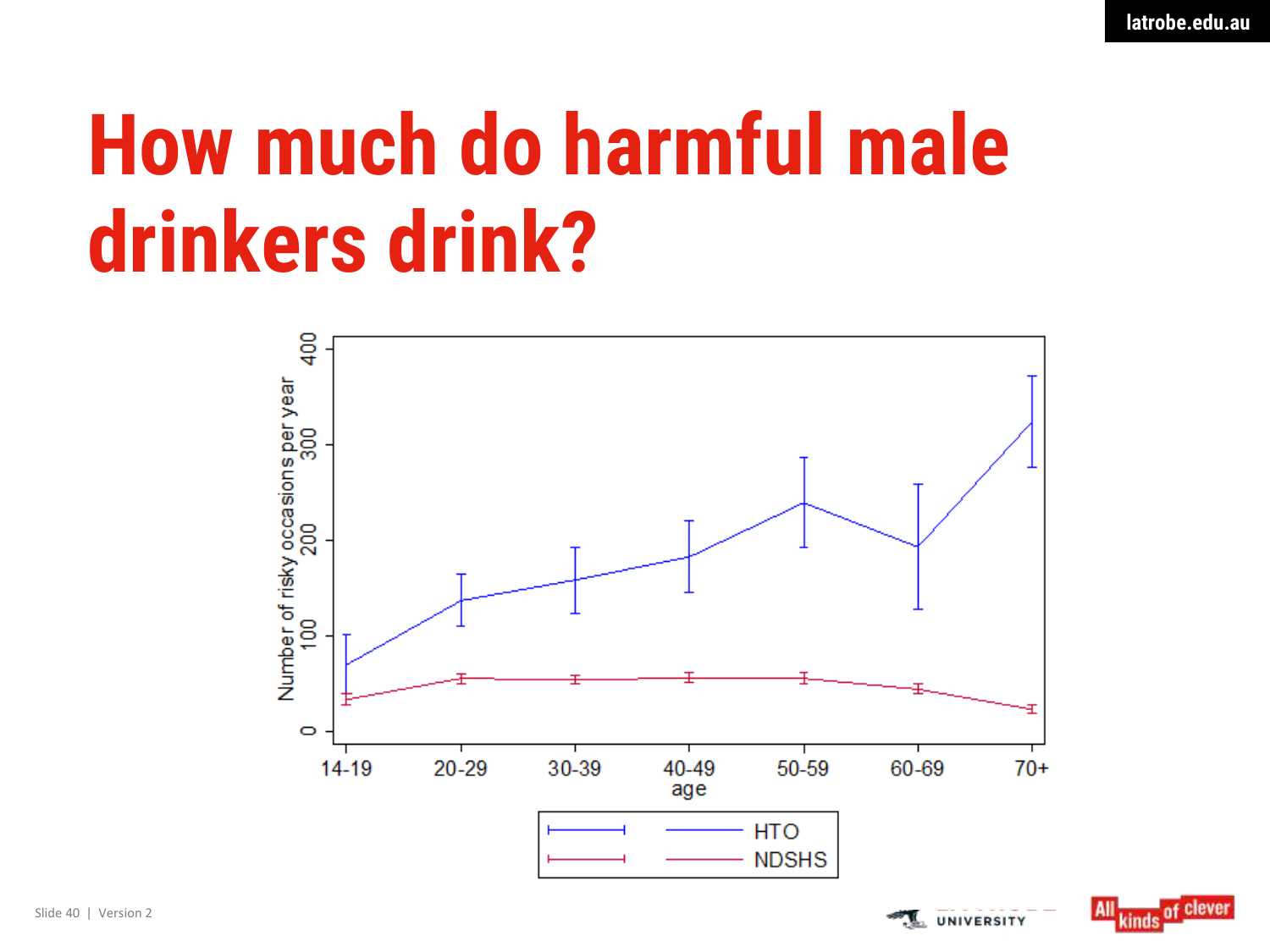#### **How much do harmful female drinkers drink?**



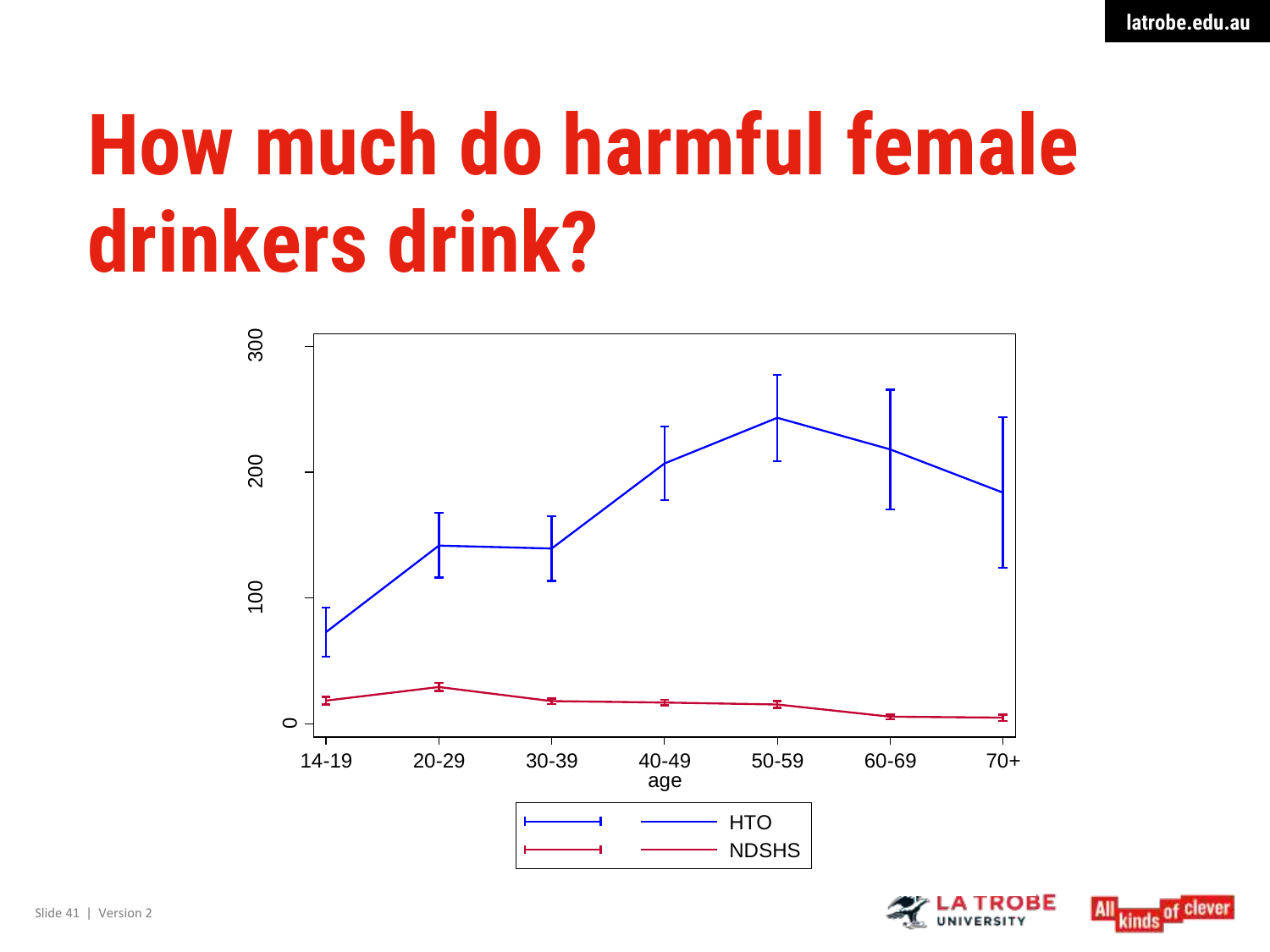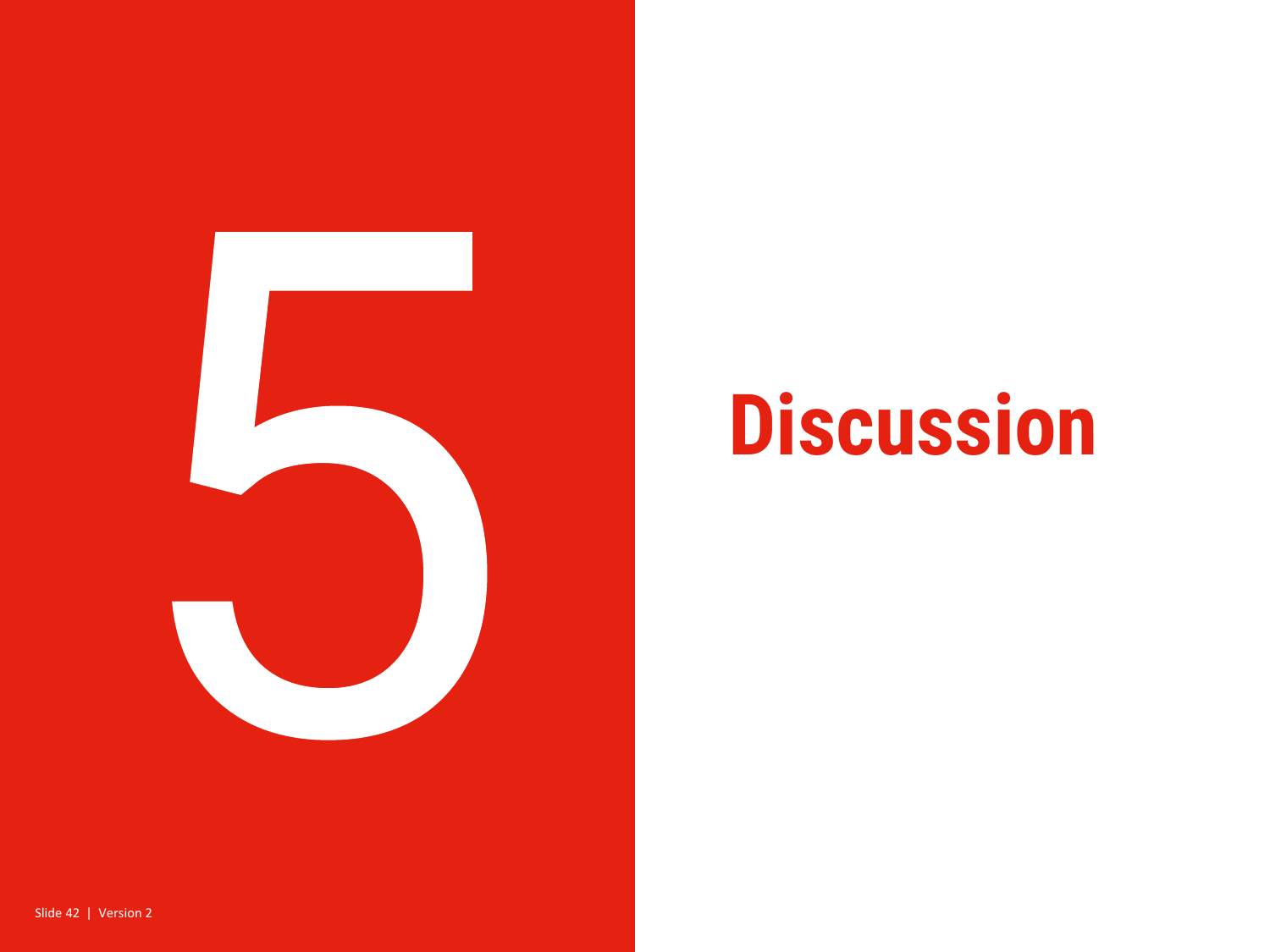- There is a tendency for both the media and research teams to focus on the drinking of young people, particularly drinking in public space
- However this is not an accurate reflection of the age profile who are seeking treatment
- Consumption in Australia has decreased slightly over the past decade
	- Most of this decrease can be attributable to younger drinkers
	- Older drinkers are not decreasing and by some measures are increasing their consumption
- This increase in older drinkers' consumption is probably not attributable to an increase in female consumption as gender discrimination decreases

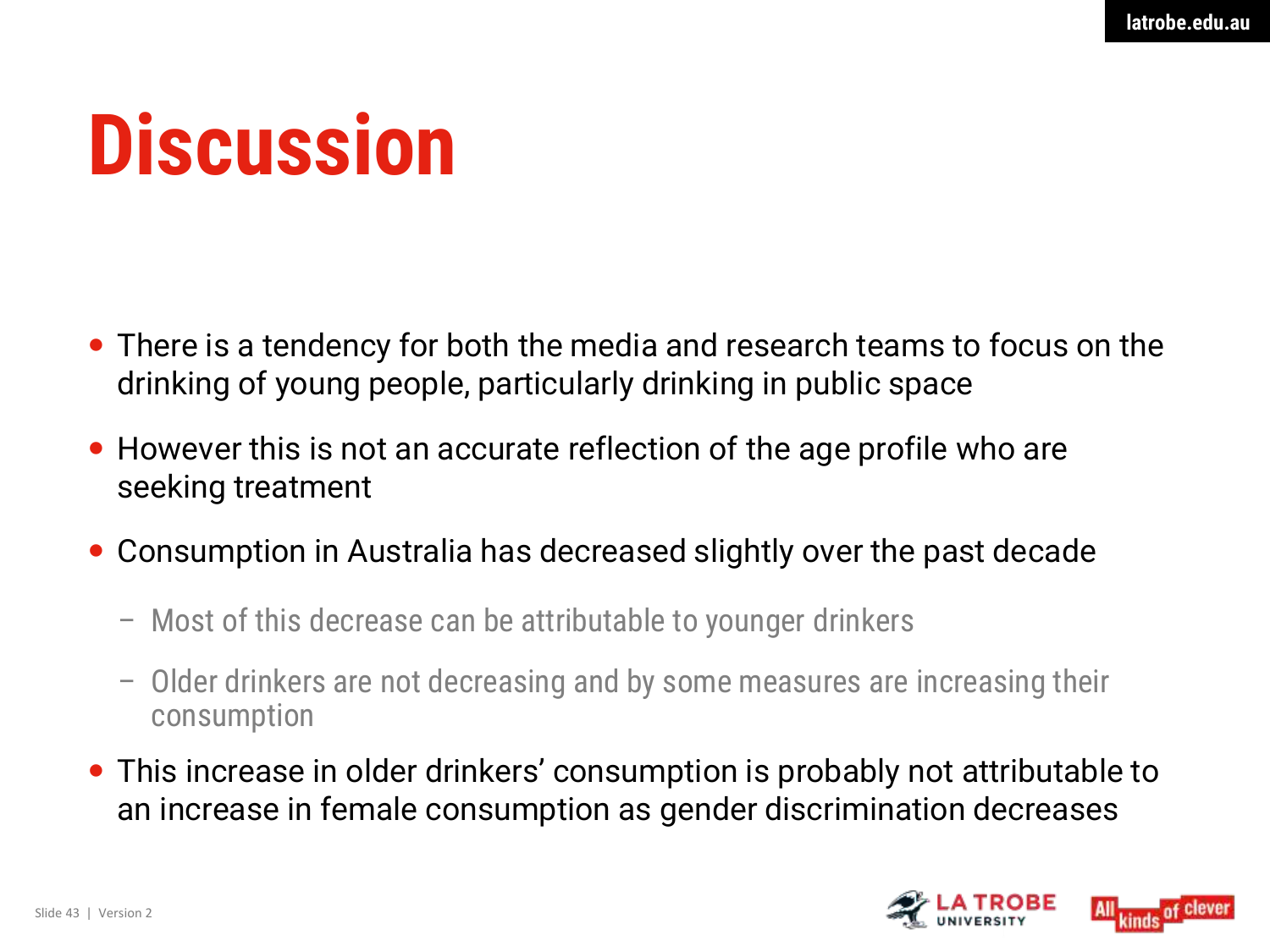- Just under two-thirds of all alcohol consumed in Australia is consumed in the drinkers own home
	- But for Australians aged 35 and over, this increases to approximately three quarters
- This is primarily due to the frequency of drinking in the home and the high proportion of people who do it
- However, the average amount of drinks consumed on a usual occasion for men and for women under 55 in the drinkers own home is in excess of the NHMRC guidelines to avoid short term risk

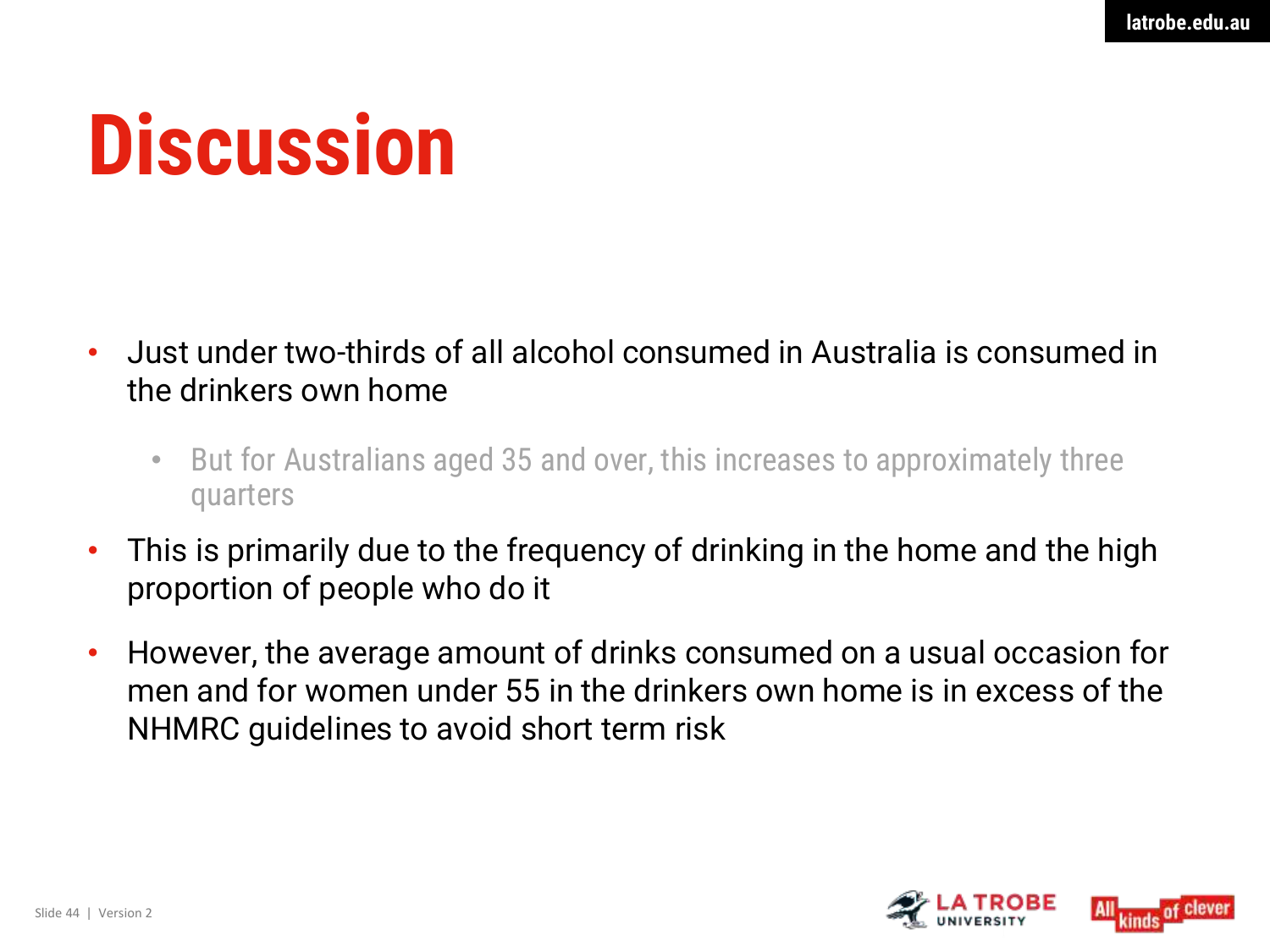- Harms from the drinking of others are common
- Women who live with a heavy drinker experience higher levels of anxiety and depression type symptoms and lower quality of life
- Older drinkers who are considered harmful drink more than younger drinkers who are considered harmful

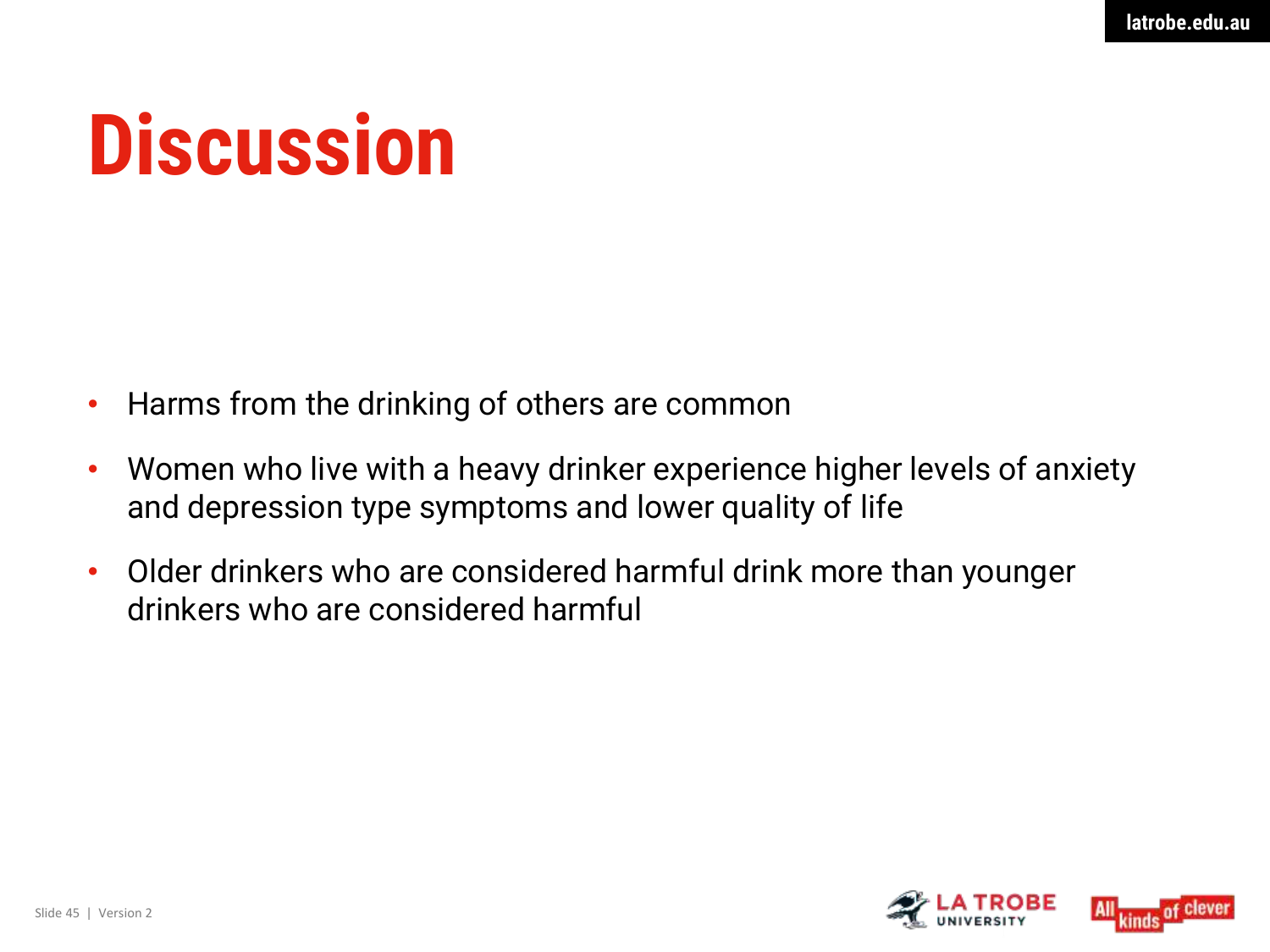#### **What can we do about it?**

- Heavy consumption by older adults can be harder to shift with policy than that of younger drinkers
- This is because most of it occurs outside of licensed premises and is therefore not subject to a lot of policies that we often use to reduce consumption.
- However, increasing the price of alcohol would be an extremely cost-effective way to reduce consumption in the heaviest drinkers
- A minimum price per standard drink across the country could reduce the heavy consumption of older home-based drinkers
	- Heavy drinkers purchase more alcohol under \$1 or \$1.25 per standard drink than other drinkers

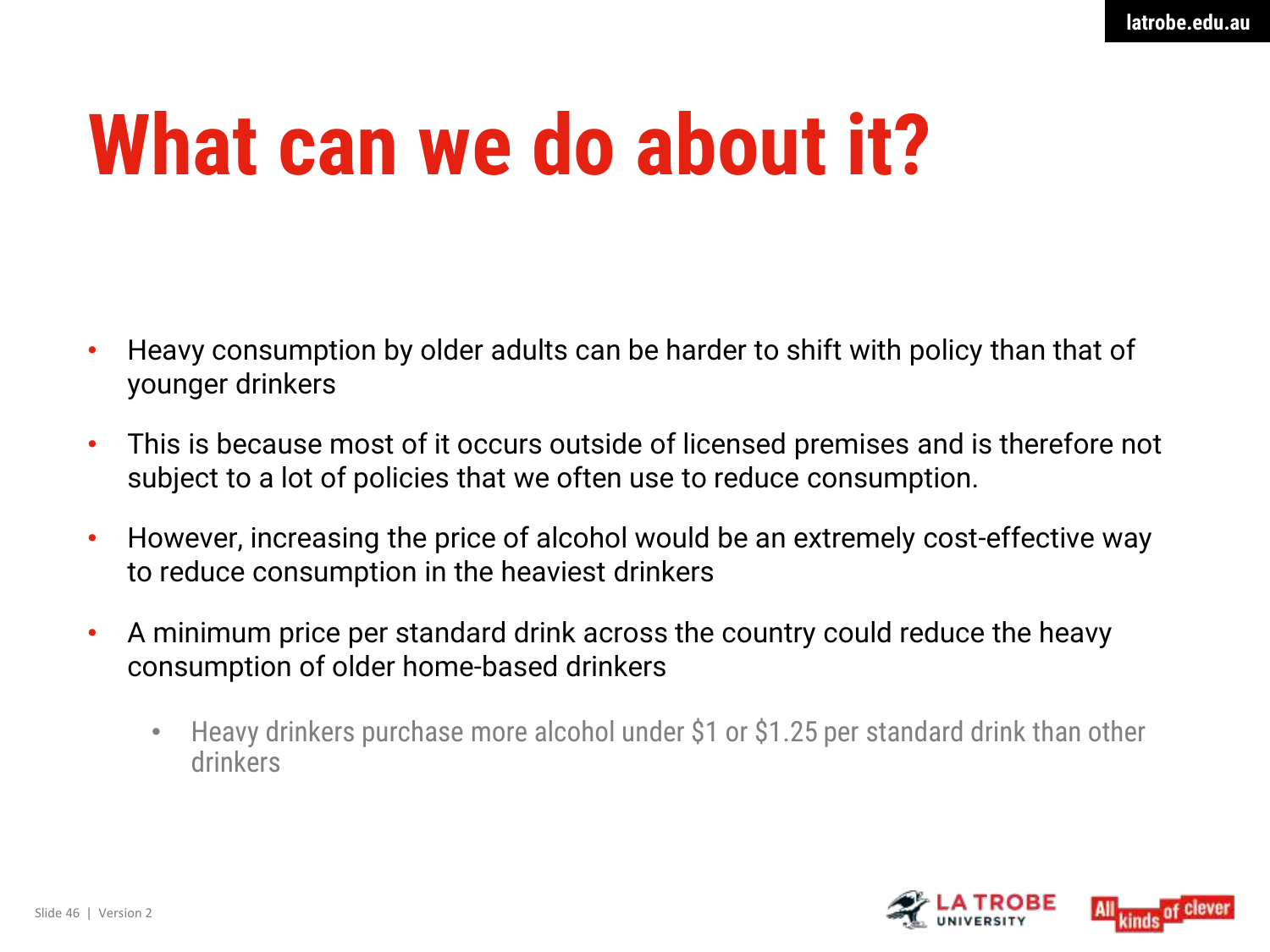#### **Conclusions**

- While the consumption of young people, particularly in public spaces, tends to receive most of the attention, a significant proportion of older drinkers are drinking harmfully, primarily in their homes
- This drinking, despite not appearing risky, results in considerable harms and is worthy of further research and attention
- This should hopefully result in a focus in research better targeting the age profile of people presenting to treatment for alcohol use disorders.

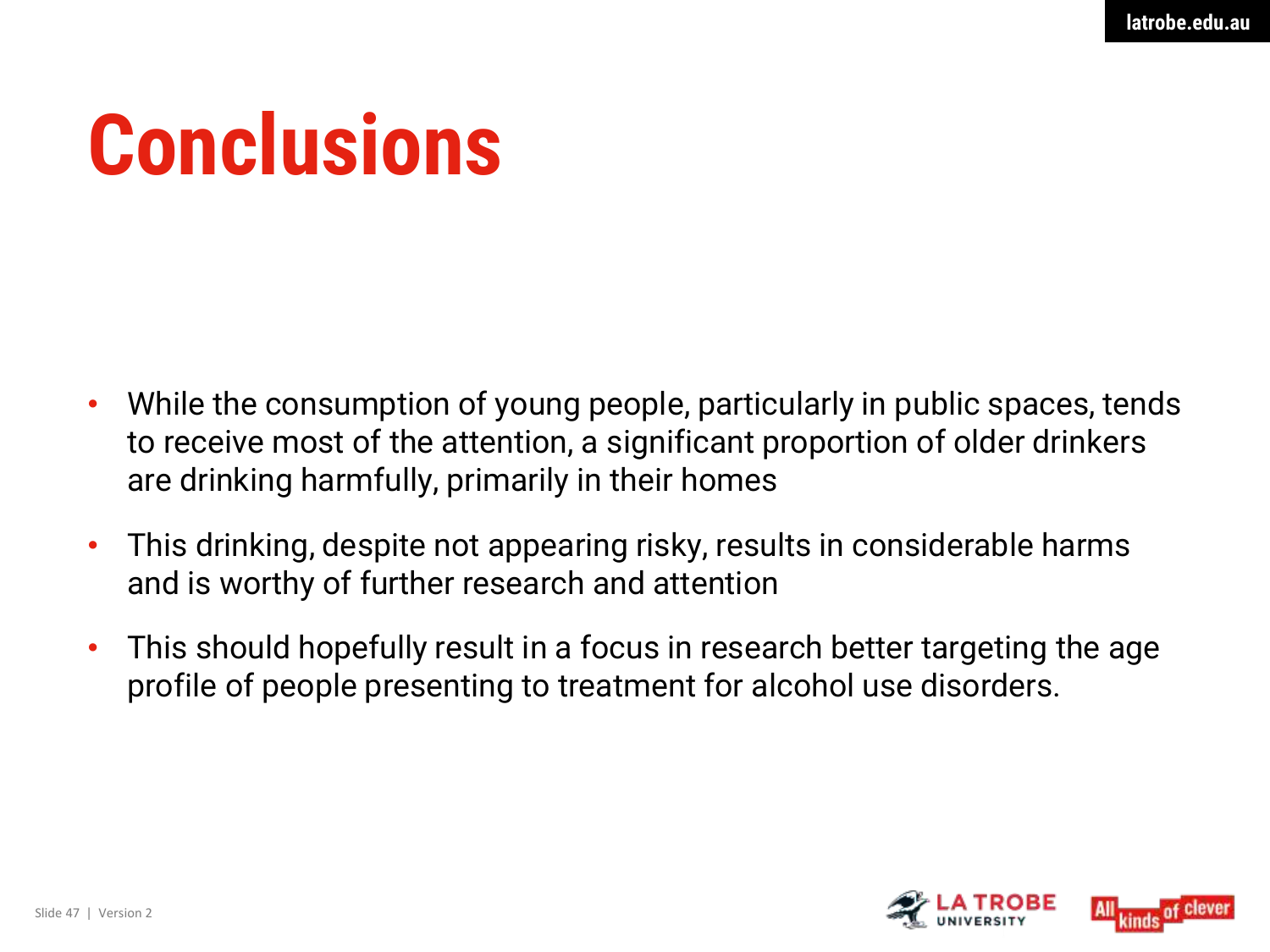#### **Acknowledgements**



This work is supported by the Foundation for Alcohol Research and Education (FARE), an independent, not-forprofit organisation working to stop the harm caused by alcohol in Australia [www.fare.org.au].

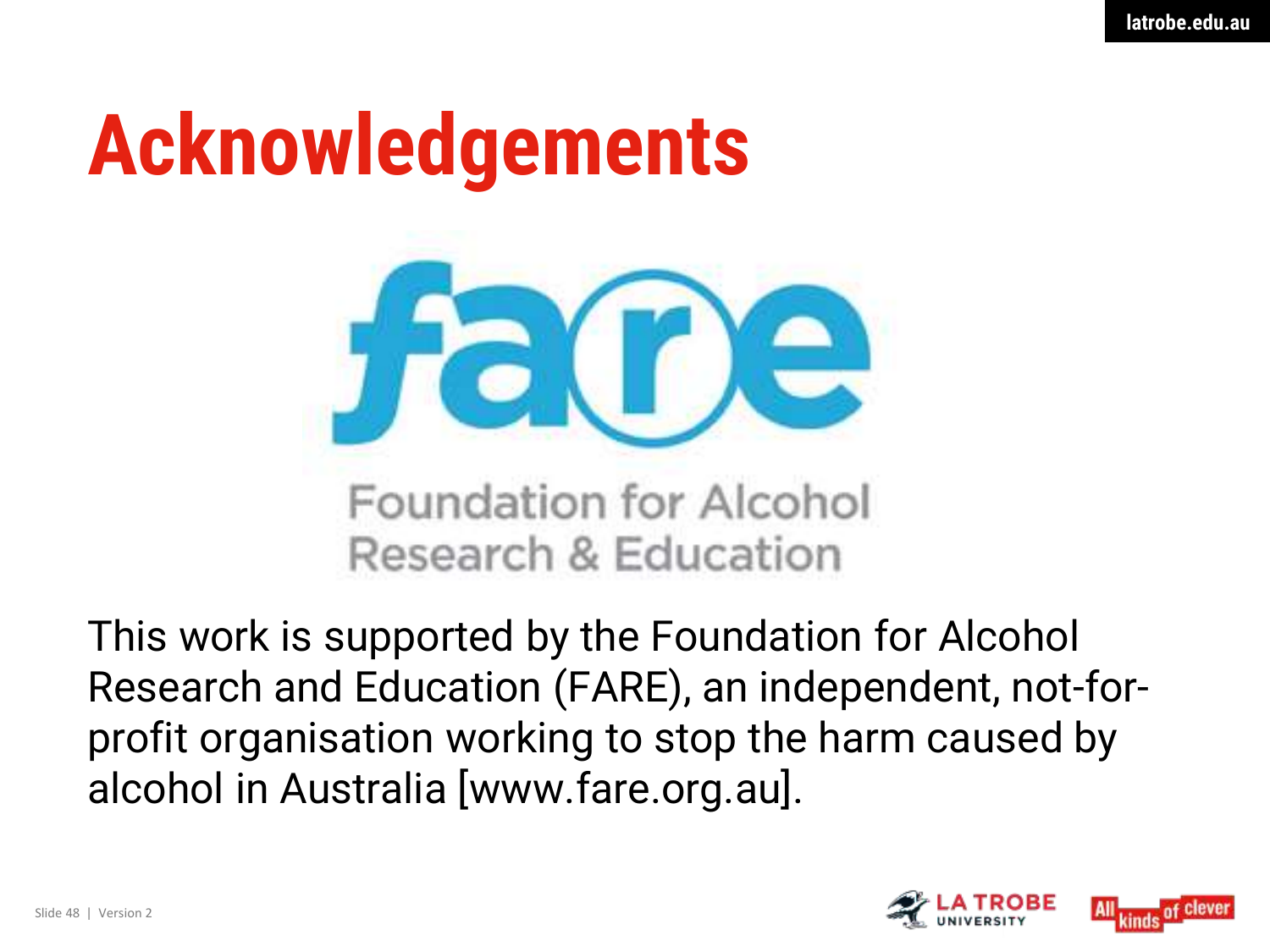#### **References**

Australian Institute of Health and Welfare (2017). Alcohol and other drug treatment services in Australia 2015-2016. Drug Treatment Series. AIHW: Canberra

Brierley-Jones L, et al. Habitus of home and traditional drinking. *Soc. Health & Illness.* 2014;36(7):1054-76

Callinan, S., & Livingston, M. (in press) Australian drinkers who harm others: a snapshot. In Laslett, AM, Room, R., Waleewong, O., Stanesby, O., & Callinan, S. Alcohol's Harm to Others: A Cross National Study. World Health Organisation: Geneva

Callinan, S., Livingston, M., Room, R., & Dietze, P. (2018). How much alcohol is consumed outside of the lifetime risk guidelines in Australia? *Drug and Alcohol Review, 37*, 42-47. doi:10.1111/dar.12545

Callinan, S., Livingston, M., Room, R., & Dietze, P. (2016). Drinking contexts and alcohol consumption: How much alcohol is consumed in different Australian locations? *Journal of Studies on Alcohol and Drugs, 77*(4), 612-619

Cousins, G., Galvin, R., Flood, M., Kennedy, M. Motterlini, N., Henman, M., Kenny, R., Fahey, T. (2014) Potential for alcohol and drug interactions in older adults: evidence from the Irish longitudinal study on ageing. *BMC Geriatics, 14,*  57.

Koechl, B., Unger, A., Fischer, G. (2012). Age-related aspects of addiction. *Gerontology, 58*(6). 540-544

Laslett, A-M., Catalano, P., Chikritzhs, Y., Dale, C., Doran, C., Ferris, J., Jainullabudeen, T., Livingston, M, Matthews, S., Mugavin, J., Room, R., Schlotterlein, M. and Wilkinson, C. (2010) The Range and Magnitude of Alcohol's Harm to Others. Fitzroy, Victoria: AER Centre for Alcohol Policy Research, Turning Point Alcohol and Drug Centre, Eastern Health.

Livingston, M. (2015). Understanding recent trends in Australian alcohol consumption. Canberra: Foundation for Alcohol Research and Education.

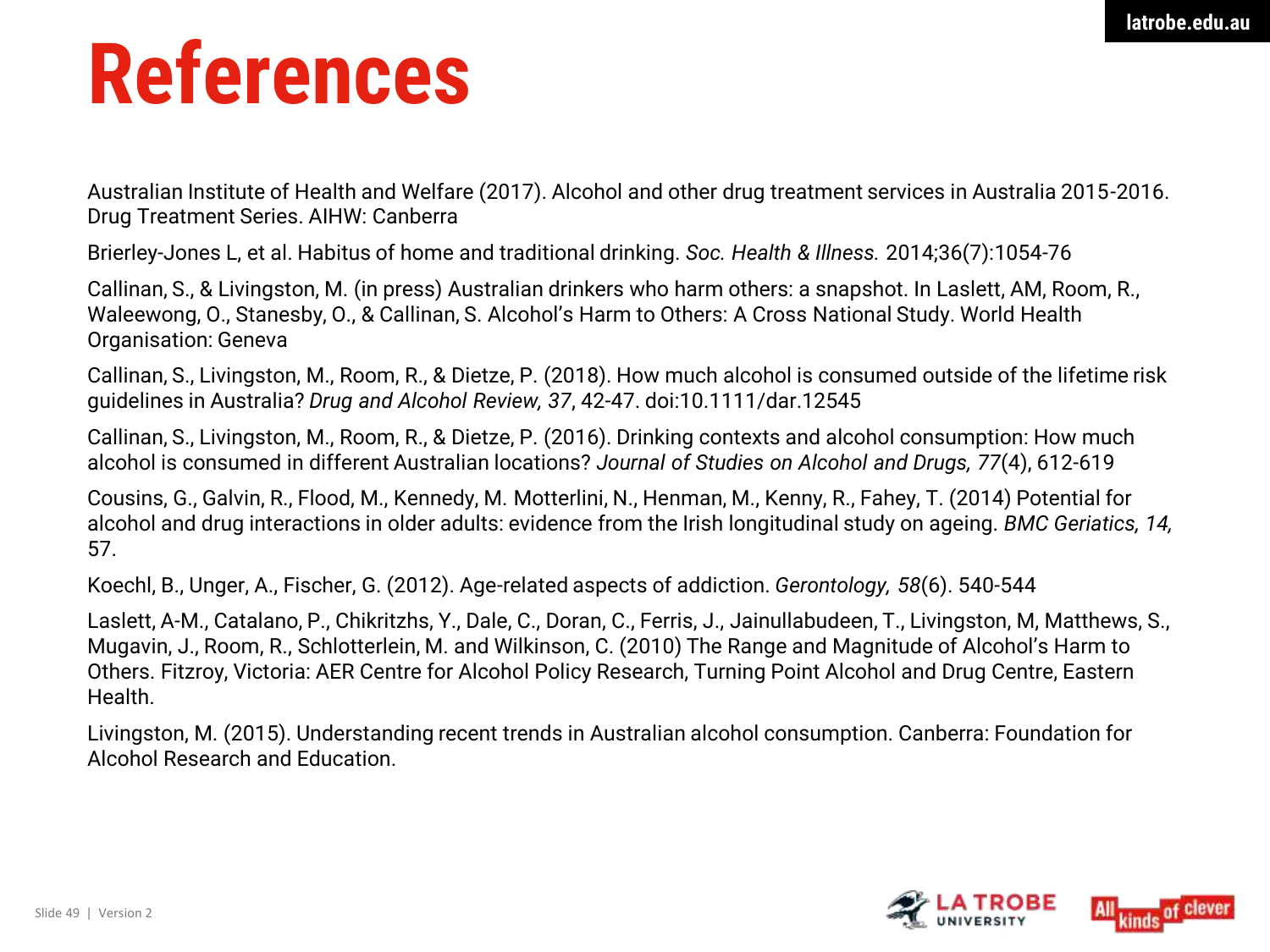#### **References**

Livingston, M., Callinan, S., Dietze, P., Stanesby, O., Rainen, J. & Kuntsche, E. (Accepted, 23.05.2018). Is there gender convergence in risky drinking when taking birth cohorts into account? Evidence from an Australian national survey 2001-2013. *Addiction*.

Lloyd B et al. Trends in alcohol related ambulance attendances in Victoria 2013/14. Fitzroy: Turning Point, 2015.

Marmet, S., Studer, J., Bertholet, N., Grazioli, V., Daeppen, J-B., & Gmel, G. (2019). Interpretation of DSM-5 alcohol use disorder criteria in self-report surveys may change with age. A longitudinal analysis of young Swiss men. Addiction Research and Theory, Early Online View

Office for National Statistics (2016). Alcohol Related Deaths in the United Kingdom: Registered in 2014. From [file:///C:/Users/scallinan/Downloads/Alcohol%20Related%20Deaths%20in%20the%20United%20Kingdom%20Regist](http://C:/Users/scallinan/Downloads/Alcohol%20Related%20Deaths%20in%20the%20United%20Kingdom%20Registered%20in%202014.pdf) ered%20in%202014.pdf

Slade T., Chapman C., Swift W., Keyes K., Tonks Z., Teesson M. Birth cohort trends in the global epidemiology of alcohol use and alcohol-related harms in men and women: systematic re-view and metaregression. BMJ Open 2016; 6: e011827.

Stanesby, O., Callinan, S., Graham, K., Wilson, I., Greenfield, T., Wilsnack, S., Hettige, S., Hanh, H., Siengsounthone, L., Waleewong, O. & Laslett, AM. (Accepted, 27.6.18). Harm from known others' drinking by relationship proximity to the harmful drinker and gender: A meta-analysis across ten countries. *Alcoholism: Clinical and Experimental Research.*

Taylor, C., Jones, K. & Denning, T. (2014) Detecting alcohol problems in older adults: Can we do better? *International Psychogeriatrics, 26*(11), 1755-1766.

Teeson, M., Hall, W., Slade, T., Mills, K., Grove, R., Mewton, L., Baillie, A., Haber, P. (2010) Prevalence and correlates of DSM‐IV alcohol abuse and dependence in Australia: findings of the 2007 National Survey of Mental Health and Wellbeing. *Addiction, 105,* 12